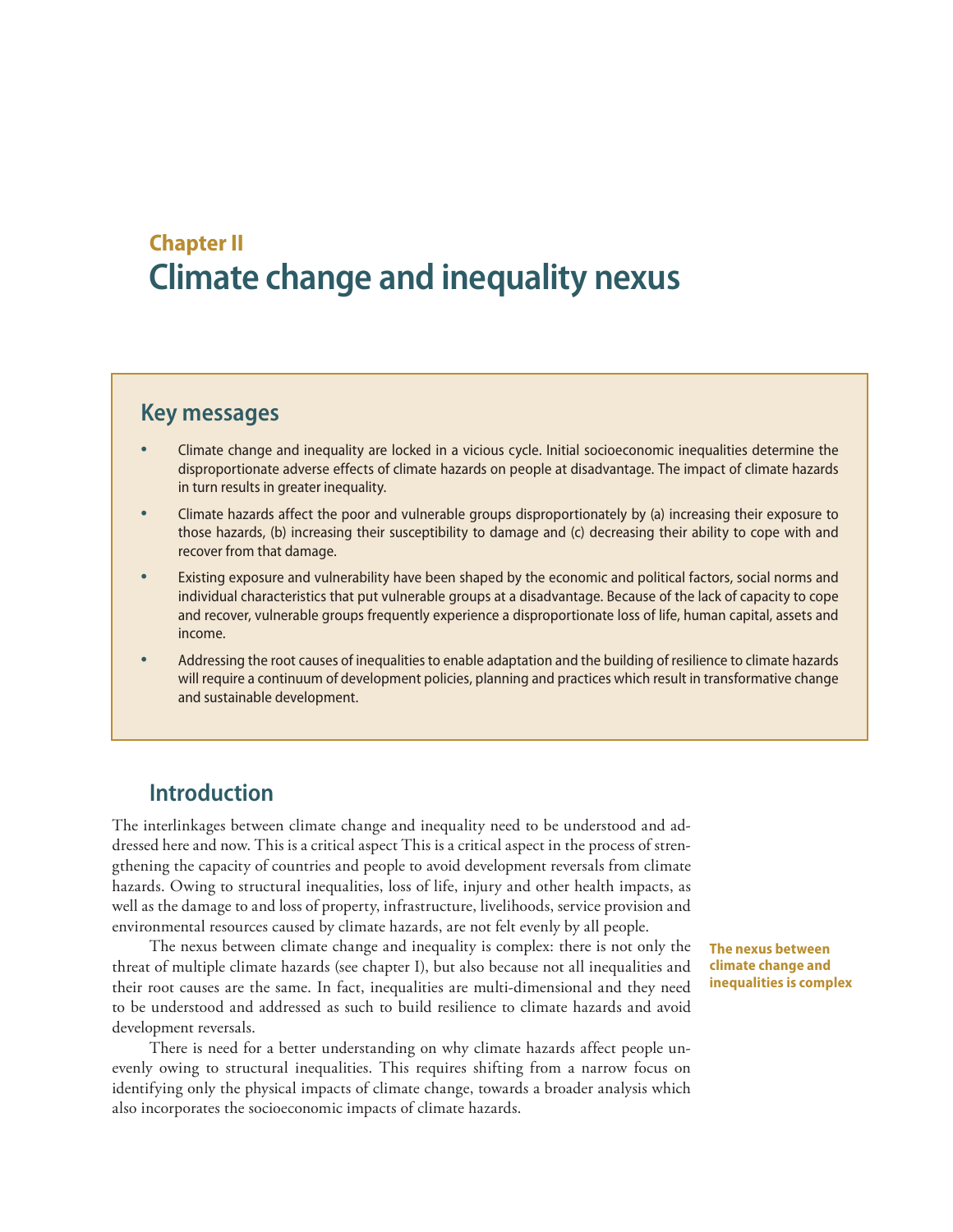Initially, the discussion on climate change focused mostly on the physical impacts (i.e., nature). With time, however, the social consequences of climate change received more attention, and evidence regarding the relationship between climate change and poverty began to emerge. Even so, the interlinkages between climate change (and hazards) and multidimensional inequalities have yet to be fully explored. The role of the underlying structural causes of inequalities is also poorly understood. The objective of the present chapter is therefore to bridge these gaps, which will in turn provide the foundation for a discussion centred on the policy challenges related to building resilience to climate hazards.

The chapter examines the links between climate change and inequalities. More specifically, it shows that they are locked in a vicious cycle, whereby initial socioeconomic inequalities determine the disproportionate adverse effects arising from climate hazards, which in turn results in greater inequality. This discussion is followed by a thorough review of the evidence demonstrating that the multiple dimensions of inequality (as they relate, inter alia, to income, assets, political power, gender, age, race and ethnicity) underlie a situation where disadvantaged groups are more exposed and susceptible to climate hazards and possess less capacity to cope and recover when those hazards have materialized. Further, it is shown that as a result, inequality is exacerbated. The review of the evidence covers different types of hazards in different geographical areas, although it pays particular attention to the experiences associated with Hurricane Katrina in the United States of America, flooding in Bangladesh, and severe water loss and desertification in the Sahel region of Africa. The chapter concludes with a discussion of the policy implications of addressing the root causes of inequalities for adaptation and building resilience to climate hazards.

# **The social impact of climate change**

**The initial discussion of climate change was focused on its physical impact**

**Climate hazards intersect with multi-dimensional inequalities to generate uneven impacts on people and their livelihoods**

> As noted above, the discussion on climate change originally focused on its physical impact. Relatively less attention was paid to the implications of that physical impact for the lives, livelihoods of the people who are most vulnerable and most affected. To quote Skoufias, ed. (2012, p. 2):

*While the eyes of the world have been riveted on polar bears, Antarctic penguins, and other endangered inhabitants of the Earth's shrinking ice caps, relatively few researchers have turned serious attention—until recent years—to quantifying the prospective long-term effects of climate change on human welfare.* 

Part of the problem is that it took time for researchers across different disciplines to develop and then test the methodologies that allowed for a broadening of the focus to include socioeconomic impacts and the need to address them.

#### Poverty and livelihoods

Over time, the broader social impacts of climate change and their feedback effects garnered more attention. New studies emerged, particularly as biophysical and socioeconomic impacts began to be examined in an integrated manner through the use of specialized modelling techniques (see chap. III).

One early study in this regard (World Bank, 2003), which was launched at the eighth session of the Conference of the Parties to the United Nations Framework Convention on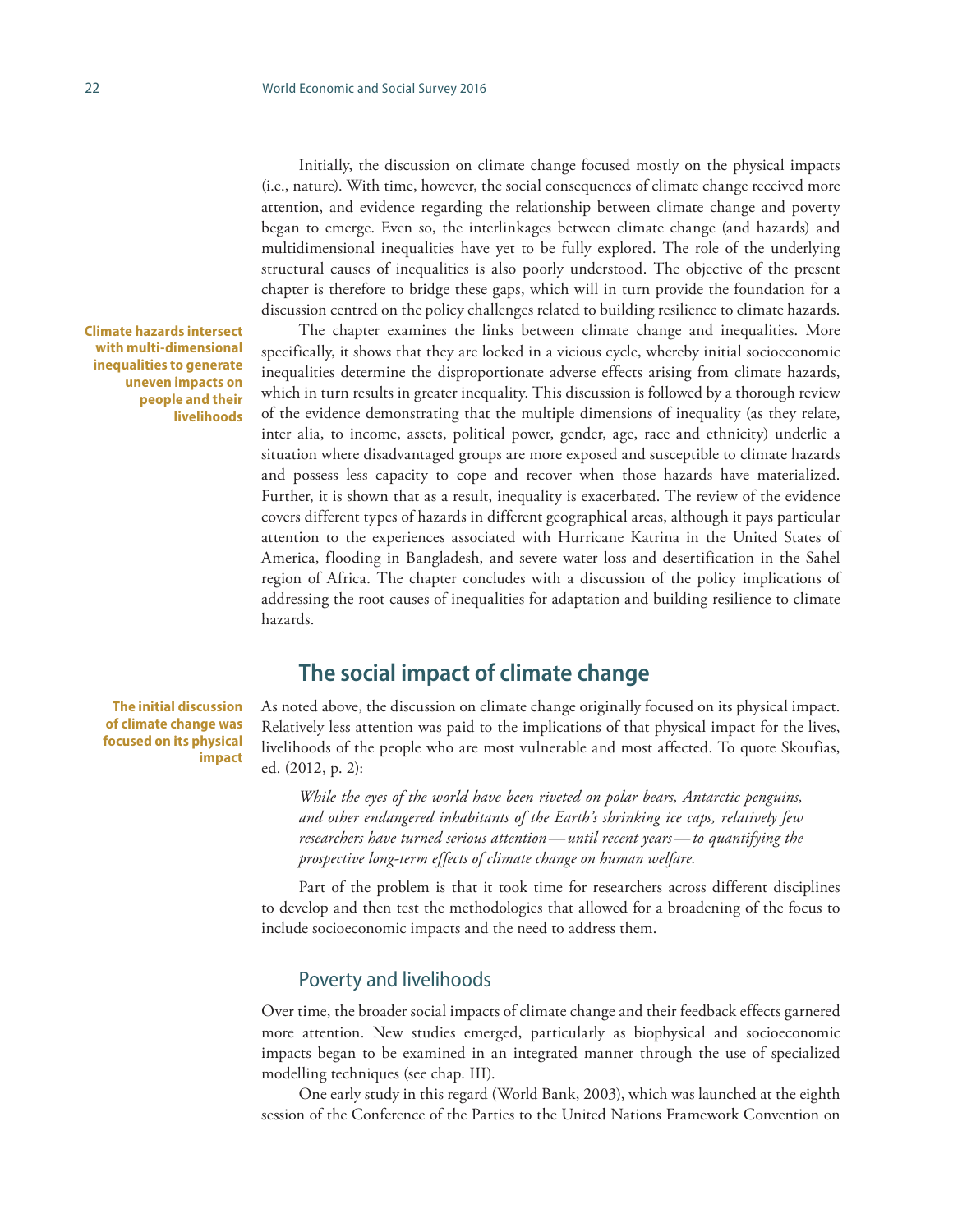Climate Change, noted that climate change was making achievement of the Millennium Development Goals difficult by reducing access to drinking water, threatening food security and bringing about adverse health effects.

Other studies on the issue followed. The Stern report (Stern, 2006) noted that climate change was expected to increase poverty owing to its effects on agriculture, flooding, malnutrition, water resources and health. The 2007/2008 Human Development Report (United Nations Development Programme, 2008) devoted an entire chapter (2) to a discussion of the vulnerability and risk arising from climate change in an unequal world. The interaction between climate change and human development has also been analysed in Carvajal-Velez (2007), United Nations Economic Commission for Africa (2010) and Hughes and others (2012). Previous reports of the Intergovernmental Panel on Climate Change (IPCC) drew upon this discussion as well.**<sup>1</sup>**

Similarly, the *Global Monitoring Report 2008: MDGs and the Environment – Agenda for Inclusive and Sustainable Development* (World Bank, 2008) pointed to the potential impacts of climate change on poverty and development. Brainard, Jones and Purvis, eds. (2009) explored a wide range of impacts of climate change on poverty and some recent studies have examined the issue using cross-country data. Skoufias, Rabassa and Olivieri (2011) reviewed several such studies, taking note of the different methodologies used, the units of analysis adopted and the various policy suggestions put forth.

Some studies considered the impact of climate change on poverty and livelihoods in particular countries. For example, Paavola (2008) focused on the Morogoro region of the United Republic of Tanzania; Somanathan and Somanathan (2009) on India; and Gentle and Maraseni (2012) on mountain communities in Nepal. Many studies focused on poverty impacts in specific sectors, such as agriculture (see, for example, Ahmed, Diffenbaugh and Hertel (2009); Hertel, Burke and Lobell (2010); Hertel and Rosch (2010); and Müller and others (2011), or in particular settings, such as urban areas (see, for example, Satterthwaite and others (2007); Douglas and others (2008); and Hardoy and Pandiella (2009)). These studies cover a broad range of climate change issues, including crop and structural damage, reduced agricultural output and higher food prices, reduced food security, increased unemployment, general uncertainty, involuntary migration, potential maladaptation, the need for responsive adaptation, rising social inequality, and differences in exposure and susceptibility to climate hazards.

From gathering the broad evidence of the effects of climate change on poverty and livelihoods, research gradually shifted to investigating the mechanisms through which those effects operate. Shared socioeconomic pathways (SSPs), introduced in chapter I, were devised to consider the human development-related aspects of climate change under such different narratives. Using SSPs in an integrated fashion with other methodological tools, Hallegatte and others (2014) identified prices, assets, productivity and opportunities as four key channels through which households may move in and out of poverty, and further examined the effect of climate change on each of them.

**Many studies examined the social impact of climate change at the global level...**

**...while others focused on the impact of climate change on poverty and livelihoods in particular countries**

<sup>1</sup> Considerable research was devoted to studying the potential health impacts of climate change, with a World Health Organization Task Group addressing the issue as early as 1989 (World Health Organization, 1990). The report of the Task Group was later expanded into the volume entitled *Climate Change and Human Health* (McMichael and others, 1996). In 2010, the Interagency Working Group on Climate Change and Health published a report highlighting 11 different pathways through which climate change could be expected to exacerbate detrimental health outcomes (Portier and others 2010).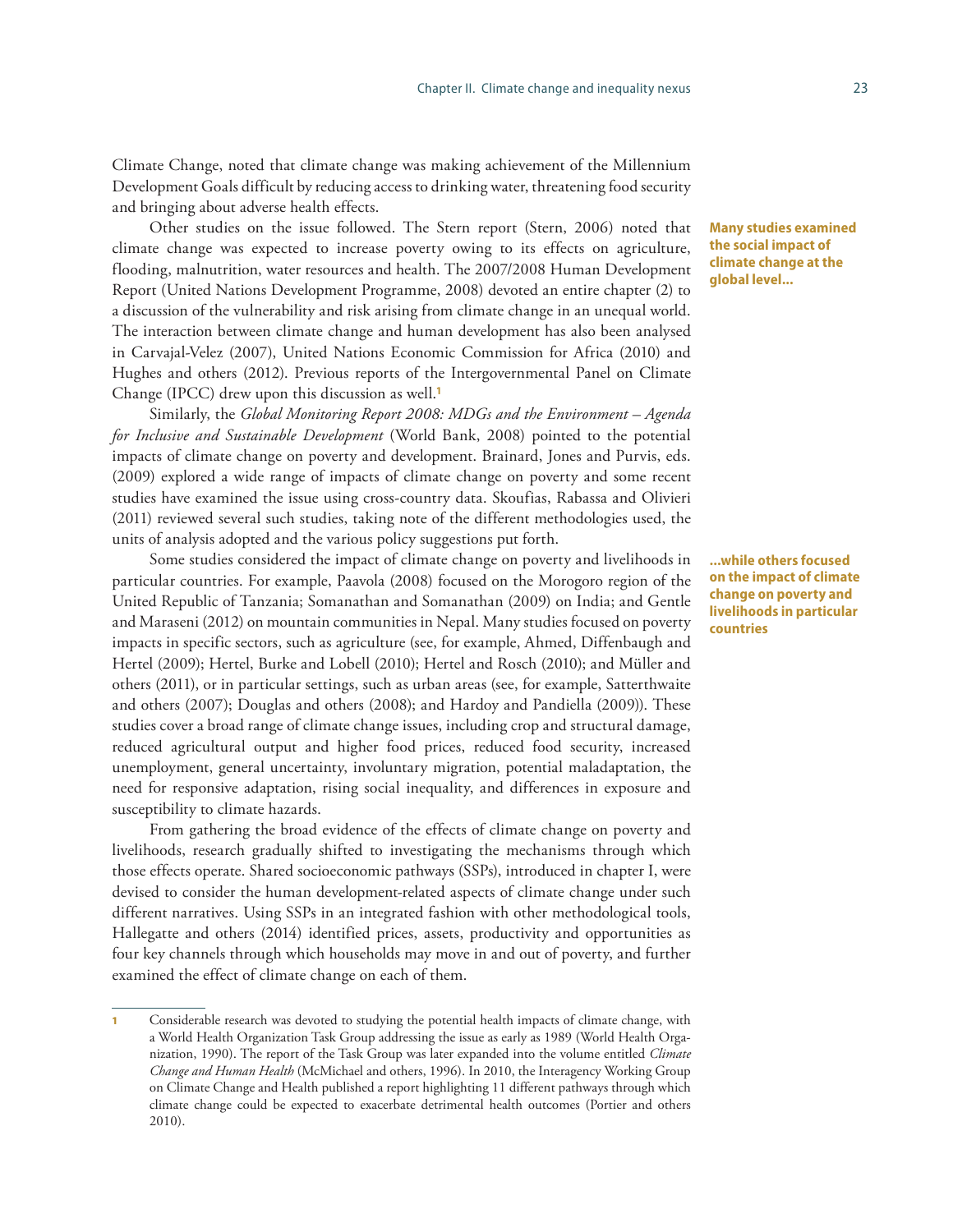**The IPCC made an important contribution to the discussion on effects of climate on poverty and livelihoods**

Further, in its contribution to the periodic IPCC Assessment Reports, Working Group II gradually increased its focus on the human dimensions of climate change impacts. In its contribution to the Fifth Assessment Report, particularly to chapter 13 of part A (see Olsson and others, 2014), Working Group II provided an extensive review of the evidence from all parts of the world, both statistical and anecdotal, regarding the dynamic interaction between climate change and livelihoods and poverty. Leichenko and Silva (2014) provided a synthesis in which they noted that the connections between climate change and poverty are "complex, multifaceted, and context-specific". Hallegatte and others (2016) provides comprehensive guidance on joint solutions through which poverty reduction policies and climate change mitigation and adaptation policies can reinforce each other.

Because of the complexity underlying the physical and socioeconomic impacts of climate change, time was required to develop the integrated climate impact assessment methodologies that have supported the studies described above (see chap. III). However, the nexus between climate change and structural inequalities still requires further research, as the focus has been mainly on poverty-related implications, rather than on the multiple inequalities that may have exacerbated poverty and vulnerability.

### From poverty and inequality to structural inequalities

The discussion on the impact of climate change on poverty has more recently been expanded to include consideration of the impact of climate change on inequalities. As noted in Olsson and others (2014, p. 796), the Fourth Assessment Report had already pointed out "that socially and economically disadvantaged and marginalized people are disproportionately affected by climate change". Similarly, in Skoufias, ed. (2012, p. 6) it was observed that "climate change impacts tend to be regressive, falling more heavily on the poor than the rich"; the study also noted (within the context of the effects of climate change on Brazil) that "there is significant geographical variation, with already-poor regions being more affected than prosperous regions" (p. 5).

However, despite the progress highlighted above, the discussion of the interlinkages between climate change and inequalities suffers from three important deficiencies.

First, most studies treat inequality as a secondary issue: the focus of concern continues to be poverty. Moreover, few studies incorporate equity considerations; and the methodologies are generally not suited to tracing the impacts on specific groups that are particularly vulnerable (see table III.1 in chap. III for more details). Poverty and inequality are indeed clearly interwoven: At a given level of income, a more unequal distribution is likely to raise poverty; and similarly, an increase in poverty, at a given level of income, is likely to be associated with worsening inequality. Furthermore, while studies focused on poverty do take note of income and assets, inequality is in fact multidimensional and is determined by myriad factors which both intersect and are structurally entrenched, including discrimination based on gender, age, ethnicity, race, religion and culture; unequal access to basic services (such as health and education); and unequal opportunities for political participation and exercising a voice in policy decision-making, among others. The structural inequalities resulting from the interaction among these different factors impose a differential impact of climate hazards across population groups.

**Most studies treat inequality as a secondary issue: the focus of concern continues to be poverty**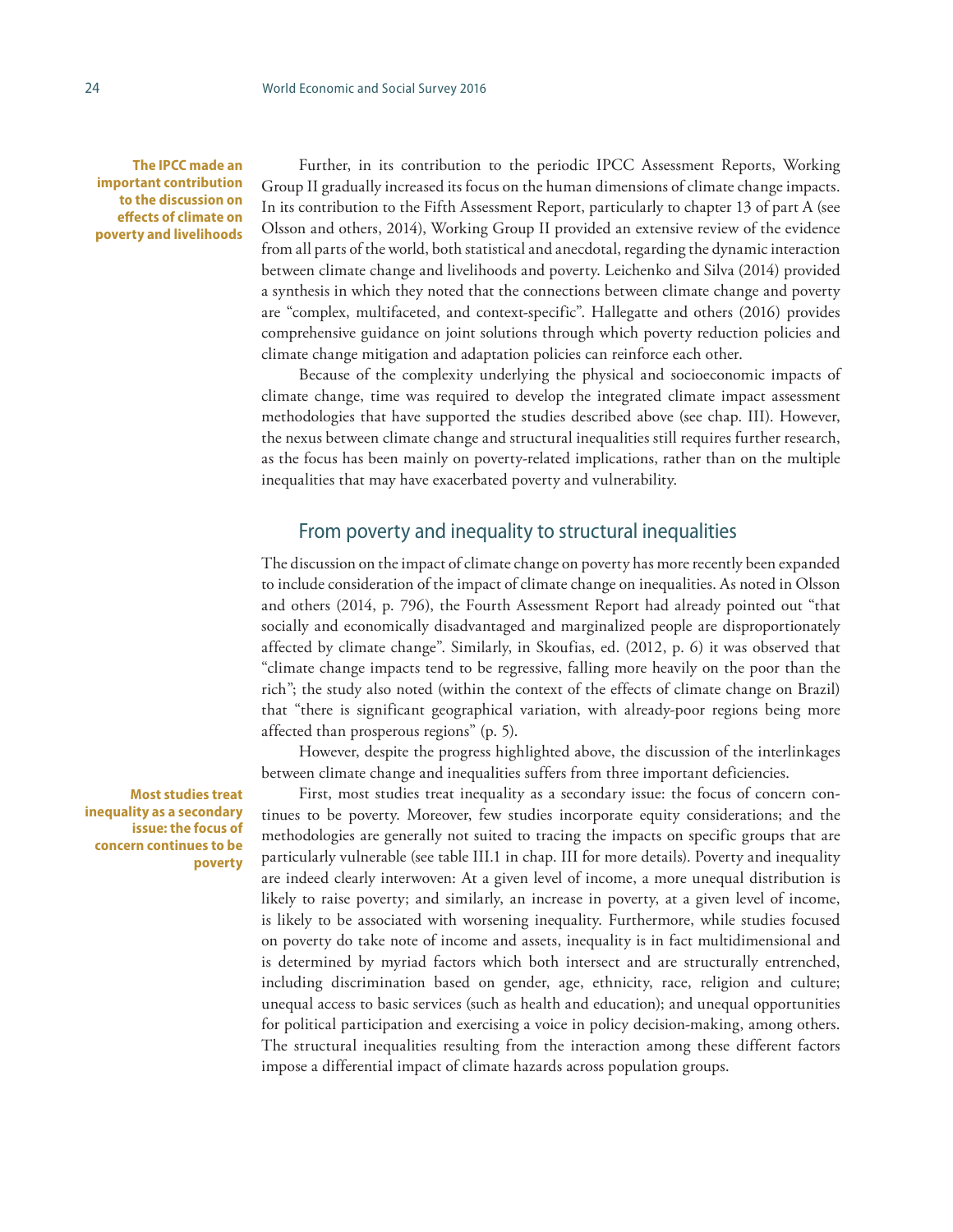As emphasized in chapter I, it is important to advance beyond a narrow monetary concept of inequality towards a broad understanding of multiple inequalities and their structural causes. Even in countries with low income poverty, as is the case for many developed countries, climate hazards have a disproportionate impact on individuals and communities facing other forms of discrimination based on race, ethnicity and other characteristics. In countries where poverty is widespread, the people living in poverty suffer disproportionately from climate hazards not only because they are poor but because of their unequal standing in society.

References to inequalities are more frequent in the contribution of Working Group II to the Fifth Assessment Report than in its contribution to previous reports. In the Fifth Assessment Report, Working Group II notes that socially and geographically disadvantaged people, including those facing discrimination based on gender, age, race, class, caste, ethnicity and disability, are particularly affected by climate hazards (Olsson and others, 2014, p. 796). Exacerbation of inequalities which place such people at a disadvantage can occur through disproportionate erosion of physical, human and social assets;**<sup>2</sup>** Working Group II offers evidence in this regard with respect to those types of assets. Even climate change adaptation expenditures are often found to be driven more by wealth than by need, with the result that those expenditures end up aggravating income and wealth inequality both within and between countries (Georgeson and others, 2016). In addition, some adaptation measures shift risks onto populations already facing greater exposure and susceptibility to climate hazards (Lebel and Sinh, 2009).

Second, the evidence on the relationship between climate change and inequalities provided so far is often indirect. In many cases, the discussion remains limited to general statements, or the reference to inequality is only contextual. Often, the evidence provided is location- and impact-specific and extrapolations are made on this basis. Relatively few studies have attempted to examine the effect of climate change on inequalities *directly*.

Third and most important, there is a lack of the unifying analytical framework necessary for a discussion of the relationship between climate change and inequalities. As a result, the evidence presented is characteristically scattershot. The Fifth Assessment Report itself recognizes this deficiency, noting that "(d)espite the recognition of these complex interactions [between climate change and inequality], the literature shows *no single conceptual framework* that captures them concurrently" (Olsson and others, 2014, p. 803; italics added). That such a problem exists is to a large extent explained by the fact that inequalities have not featured prominently in the most comprehensive climate impact assessments which have shaped the discussion on climate change (see chap. III for further consideration of this issue).

The following sections provide a systematic analysis of the links between different dimensions of inequality and climate change and in this regard offer empirical evidence concerning the main interconnections. This exercise is a critical first step towards bridging the gulf separating climate change policy and development policies.

**Evidence provided on the relationship between climate change and inequalities is often indirect**

**There is a lack of a unifying analytical framework**

<sup>2</sup> In the contribution of Working Group II to the Fifth Assessment Report, the term *asset* refers to "natural, human, physical, financial, social, and cultural capital". Livelihoods are understood to be the "ensemble or opportunity set of capabilities, assets, and activities that are required to make a living" (Olsson and others, 2014, p. 798). The present chapter will continue its exploration with this concept in mind.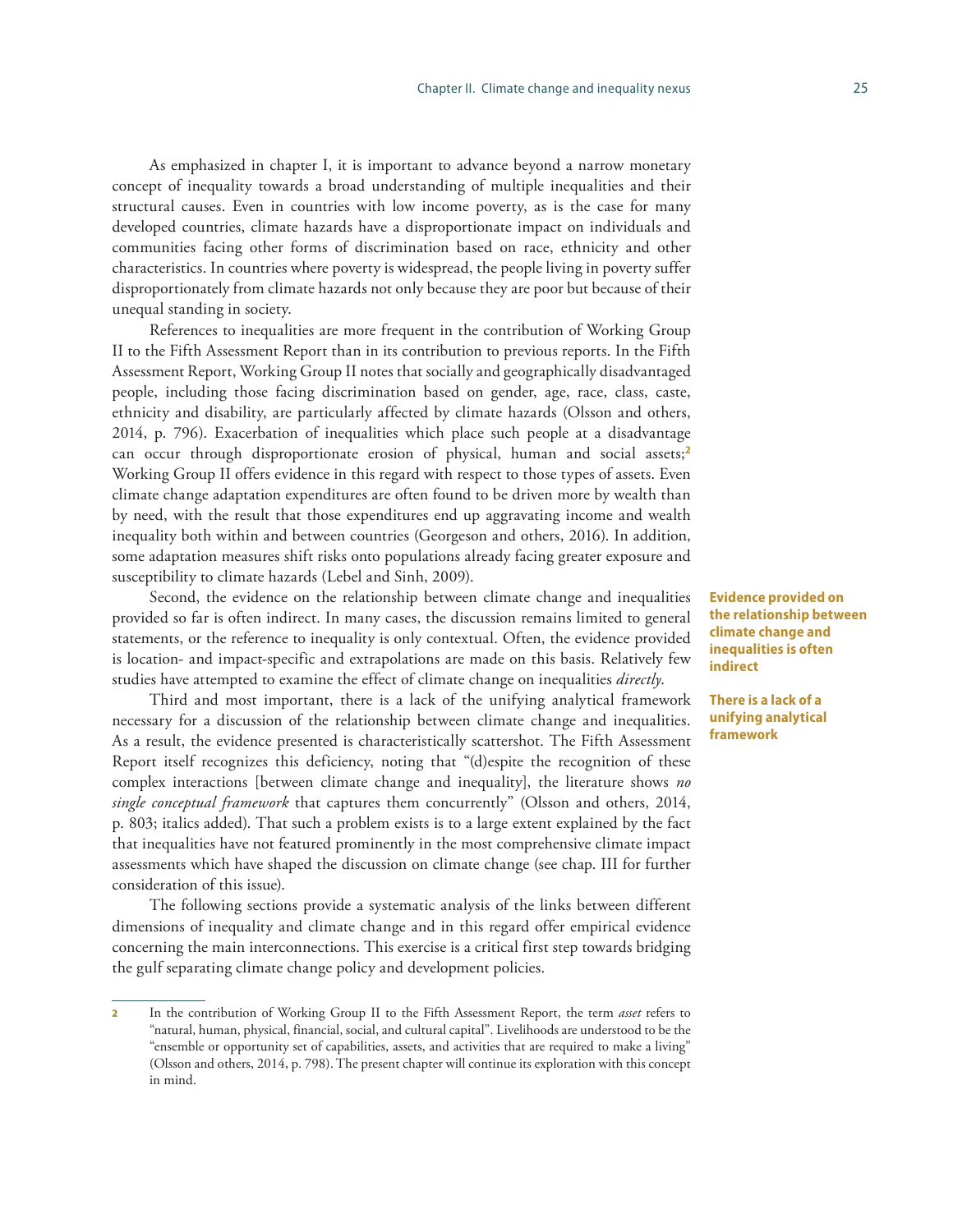# **Links between climate hazards and inequalities**

**Climate change and structural inequalities are locked in a vicious cycle**

Existing evidence suggests that climate change and structural inequalities are locked in a vicious cycle. To begin with, climate hazards aggravate the pre-existing socioeconomic inequalities that determine poverty, marginalization and social exclusion. Structural inequalities increase the exposure and vulnerability of certain groups of people and communities to climate hazards and through this greater exposure and vulnerability, disadvantaged people and communities experience disproportionate losses in terms of their lives and livelihoods. If left unaddressed, the stress induced by climate hazards will worsen inequalities (in respect of physical, financial, human, social and cultural assets), thus perpetuating the above-mentioned vicious cycle between climate change and inequalities (figure II.1).

#### Figure II.1 **The vicious cycle between climate hazards and inequalities**



**Source:** UN/DESA.

The main focus of the present chapter is on elucidating how inequalities increase the risk of climate hazards among particular groups and providing evidence in this regard, as well as on examining the multiple generators of those inequalities.

### Inequalities increase the risk of climate hazards

**Structural inequalities increase exposure and susceptibility and decrease people's ability to cope with and recover from the effects of climate change**

IPCC situates climate change risk at the intersection of exposure and vulnerability (see chap. I, figure I.4). Exposure refers to the presence of people, livelihoods, infrastructure, or economic, social or cultural assets in places and settings that could be adversely affected. Vulnerability has two facets which need to be distinguished. One is the propensity or predisposition to be adversely affected by climate hazards, which is referred to in this chapter as susceptibility to the damage inflicted by climate hazards. The other is the inability to cope with and recover from that damage. Evidence and analysis show that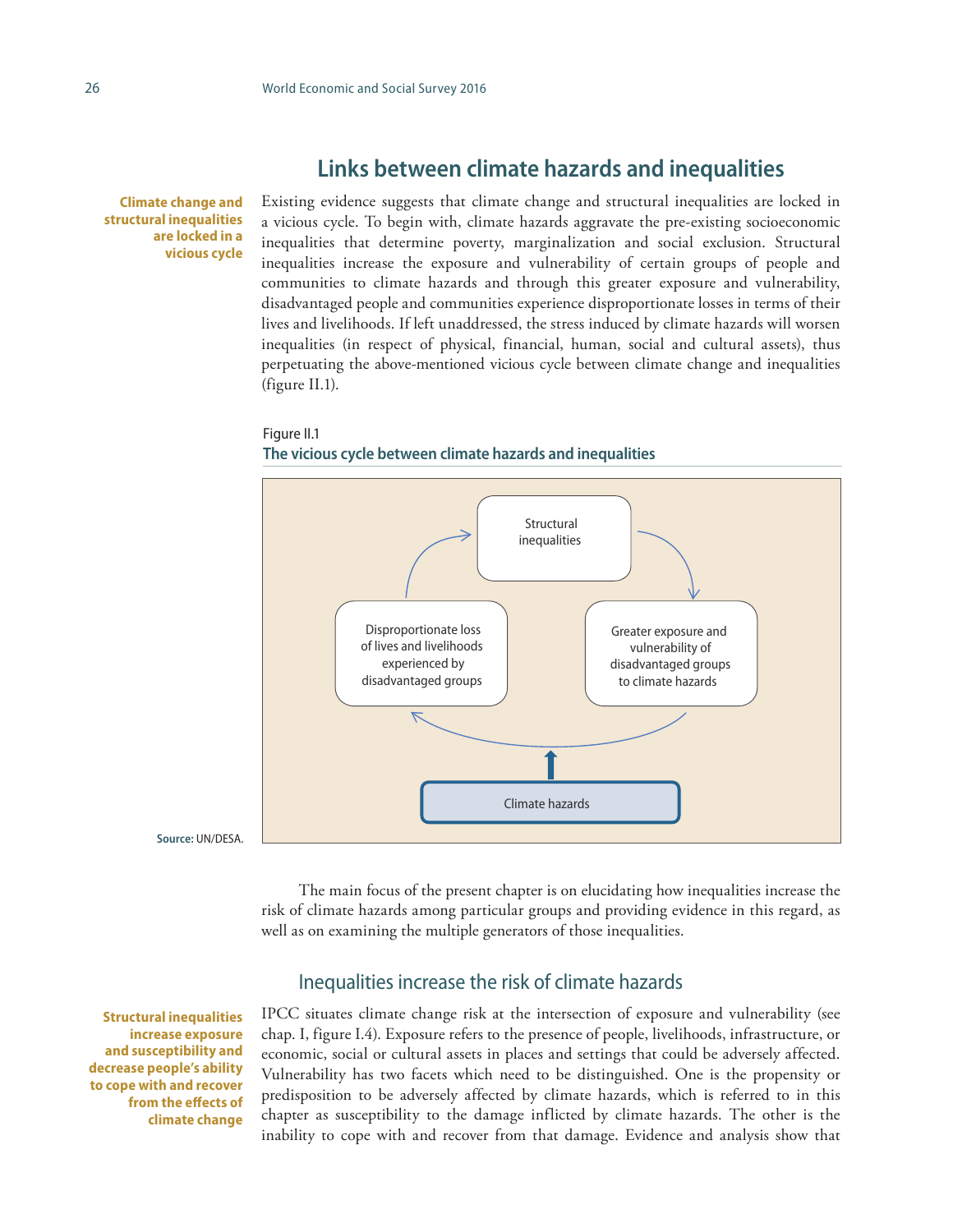structural inequalities increase both the exposure and susceptibility**<sup>3</sup>** of certain groups of people to climate hazards; structural inequalities also decrease their ability to cope with and recover from damage.

Exposure, susceptibility and the inability to cope and recover are interrelated. However, while exposure and susceptibility apply to situations and processes that are ex ante in nature, the ability to cope and recover apply to situations and processes ex post, that is to say, those in which climate hazards have already materialized.

Structural inequalities increase the exposure of some groups of people to climate hazards, such as flooding, erosion, cyclones and hurricanes, when they live in areas that are more prone to such hazards. The various reasons that make this so are usually associated with the cost of housing, which in some contexts is combined with political and administrative restrictions arising from discriminatory policies. Greater exposure to climate hazards often leads to greater susceptibility as is the case, for example, for people living in areas of flooding whose houses have been built with flimsy materials and often contain a poor drainage infrastructure. Under these conditions, they are not only exposed but also susceptible to climate hazards. Finally, inequalities decrease the ability of disadvantaged groups to cope with and recover from hazards if they lack insurance, if they cannot diversify their income sources and if the provision of public services is insufficient to assist them in their recovery.

### Multidimensional channels of inequality

People's greater exposure and vulnerability to climate hazards is largely influenced by economic, political and social factors which intersect and create inequalities. In unequal societies, there are large differences in the capacity of people to avoid the devastating impacts of climate hazards.

There are people who can protect themselves from climate hazards through their control of capital which enables them to make choices in respect of investment (Stiglitz, 2012; Dabla-Norris and others, 2015), accumulate wealth (Piketty, 2014), withstand the effects of fluctuations in aggregate demand (Carvalho and Rezai, 2014), influence politics and policies (Page, Bartels and Seawright, 2013; Gilens and Page, 2014) and exert greater control over their participation in the labour force (which is particularly significant in the case of women) (Gonzales and others, 2015) and over employment decisions (Dabla-Norris and others, 2015). By contrast, people with limited economic resources, especially those living in poverty, have less capacity to exercise control over their participation in the labour market and to protect themselves in general (*Report on the World Social Situation 2016*, chap. II), let alone in the face of climate hazards.

Inequalities are also reinforced through the political channel. In this regard, disadvantaged groups have less access to public resources (such as health, education, infrastructure and the judicial system) and fewer opportunities to participate in and influence policy decisions (United Nations, forthcoming, chap. III). They also receive relatively fewer of the public resources needed to respond to climate hazards (Silva, 2016). The existence of entrenched inequalities in the domain of access to power and political representation leads to the adoption of public policies that leave people vulnerable and more exposed to climate hazards.

**Economic, political and social inequalities increase exposure and vulnerability to climate hazards**

As illustrated in figure I.5, susceptibility and the lack of the ability to cope are the factors that define vulnerability.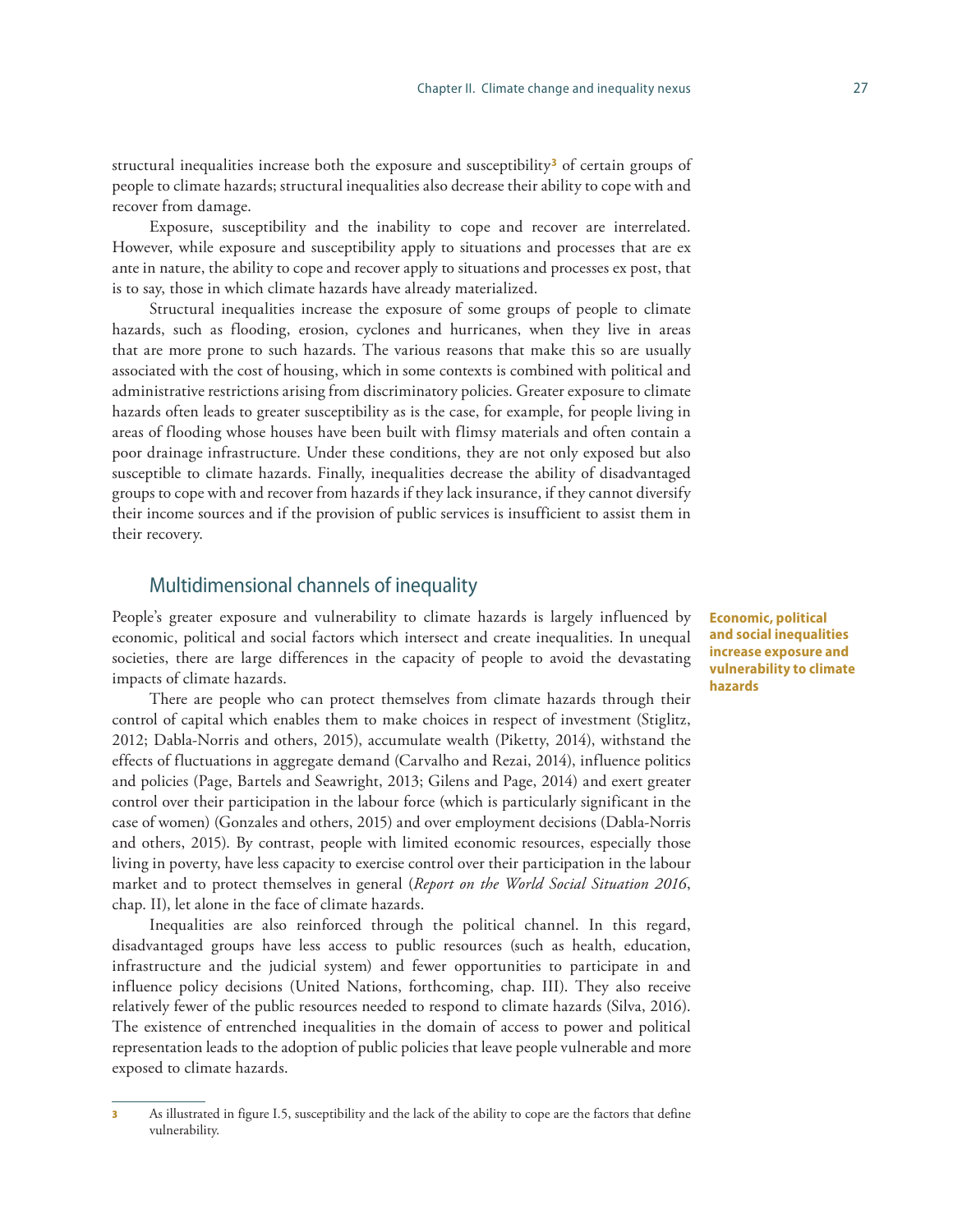The social channel interacts with the economic and political channels to limit the provision of both private and public resources to those most in need of them. In particular, marginalization and social exclusion lead to a reduction of social capital and access to community resources.**<sup>4</sup>** The social channel works in a number of ways, including through the establishment of social norms which determine that women and minorities are to engage in certain occupations, and through the effects of discrimination and exclusion. Certain groups are able to exercise control over common property based on their social position vis-à-vis other marginalized groups. As noted above, these norms and distinctions also interact with the mechanisms of other channels to determine who is to be deemed capable of participating in economic and political activities. This curtailing of access thereby limits the opportunities of marginalized individuals and groups to build up their own supply of resources and to access public resources.

The following sections review the empirical evidence, as contained in the literature, on the relationship between pre-existent socioeconomic inequalities and their impact on the exposure, susceptibility and ability to cope and recover of people and communities at disadvantage. The evidence often concentrates on extreme weather events whose timing has sharp cut-off points, which makes those events suitable for "before and after" impact studies. While slow-onset hazards also have devastating consequences for livelihoods, their impact is more difficult to capture, as it is often blurred by other sources of socioeconomic vulnerability. Slow-onset hazards pose a major challenge to the policymakers and correct identification of their impact on people's livelihoods is critical for the design of actions appropriate to building resilience. Notwithstanding, the uneven effects of slow-onset hazards do find empirical support in the existing literature.

# **Inequalities and exposure to climate hazards**

Exposure to the adverse effects of climate change is generally determined by the location of one's dwelling and the location of one's work to secure a livelihood. Intersecting economic, political and social factors play a role in determining those locations. The ways in which these factors operate demonstrate that degrees of resilience to climate hazards are not equal. Asset positions and livelihoods determine whether people can afford to move away from areas of risk in the face of climate hazards. The problem of exposure is particularly acute in densely populated and land-scarce countries (e.g., Bangladesh, India and the Philippines, among many others) and affects both rural and urban areas. As households with higher incomes bid up the price of real estate, those with lower incomes are forced into living spaces and geographical areas that are more exposed.

### The confluence of economic and political factors

Often, economic and political factors interact and influence the location decision and exposure outcome. Low-income groups and those subject to other forms of discrimination are frequently forced to live in marginal areas as a result of restrictions on available land and housing units. This may occur through official or unofficial restrictions or other socially devised constructions.

**Exposure to climate hazards often depends on the location of dwelling and location of work**

**Vulnerable population groups frequently live in marginal areas and…**

<sup>4</sup> For a full discussion of the concept of social exclusion, see *Report on the World Social Situation 2016*  (United Nations, forthcoming), chap. I.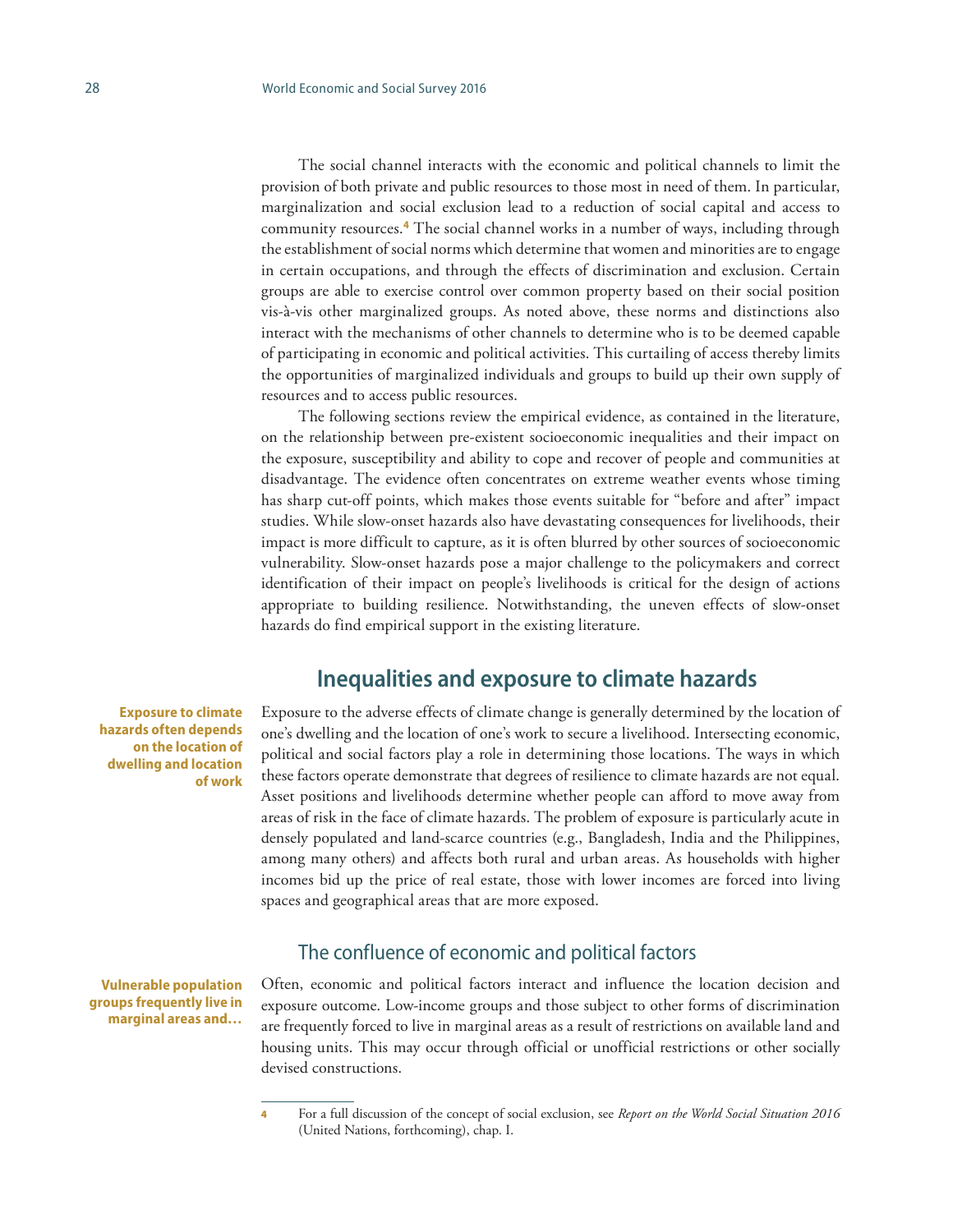Inequality also gives shape to the administrative regulations that influence where some people will reside and whether they will experience exposure in climate hazard-prone areas (United Nations Human Settlements Programme (UN-Habitat), 2003). For example, it was not only economic but also administrative restrictions that had led to the concentration of large numbers of disadvantaged people in Irrawaddy Delta, the lowest-lying expanse of land in Burma, which was hard hit by Cyclone Nargis in 2008 (Mutter, 2015).

In the case of slums, there are interaction effects: social exclusion may drive the members of some groups into slums, with slum dwelling then becoming the basis for further social exclusion (Arimah, 2011).

As a result of combined economic and racial inequalities, African Americans living in poverty constituted the majority of the residents of vulnerable low-lying sections of the city of New Orleans. By contrast, the wealthier residents were more likely to live—literally—on higher ground. Both economic and politically mediated influences of inequality, including discriminatory practices, joined in producing this particular spatial distribution of the population. In consequence, the impact of Hurricane Katrina was felt disproportionately by populations that were African American (Brookings Institution, 2005; Logan, 2006). Indeed, people in areas damaged by the hurricane were twice as likely to be African American as not (Brookings Institution, 2005).

The phenomenon of Katrina also attests to the role of inequality as shaped through the political channel. For example, the districts inhabited primarily by wealthy households had better protective infrastructure, even if their elevation was also low; by contrast, in areas where residents were poor, less attention was paid to protection. In fact, it can be argued that the Industrial Canal, which bounds the Lower Ninth Ward to the west, was constructed in that particular area because of the limited political power of its residents. While it is true that other components of the critical infrastructure failed during the hurricane, it was parts of the Industrial Canal that were among the first to do so (Mutter, 2015).

The experience of floods in Bangladesh provides another illustration of how the effects of climate change are aggravated by inequalities. Given that Bangladesh is a delta, the overflowing of its rivers onto the floodplains is a natural and expected phenomenon; climate change, however, is aggravating inland flooding in several ways.**<sup>5</sup>** Approximately 20.3 per cent of the population, amounting to almost 30.5 million people, is expected to be affected by river floods in a given year, with a significant portion of gross domestic product (GDP) to be decreased by inland flooding. Different scenarios demonstrate that the population exposed to this phenomenon will increase, with climate change being one of the drivers of this trend (Luo and others, 2015; World Bank, 2013; Dasgupta and others, 2010).

In general, low-income and other disadvantaged groups in Bangladesh face greater exposure to flooding as a result of their having settled in areas that are more flood-prone. Twenty-five per cent of poor households, for example, were exposed to the effects of Cyclone Aila in 2009, versus 14 per cent of non-poor households (Akter and Mallick, 2013). Further, 75 per cent of people living in poverty were exposed to the 1998 floods, compared with 71 per cent of the non-poor (del Ninno and others, 2001).

Given the ethnic homogeneity of the population of Bangladesh, discrimination of a political and administrative nature plays a less important role in forcing people to live in areas—either inland riverine or coastal—that are prone to flooding. The compelling motive is therefore for the most part an economic one. In Bangladesh, the most densely

**…when hit by a climate hazard, they are disproportionately affected**

<sup>5</sup> For more details on the ways in which climate change is aggravating flooding in Bangladesh, see, for example, Islam and others (2014) and Rana and others (2011).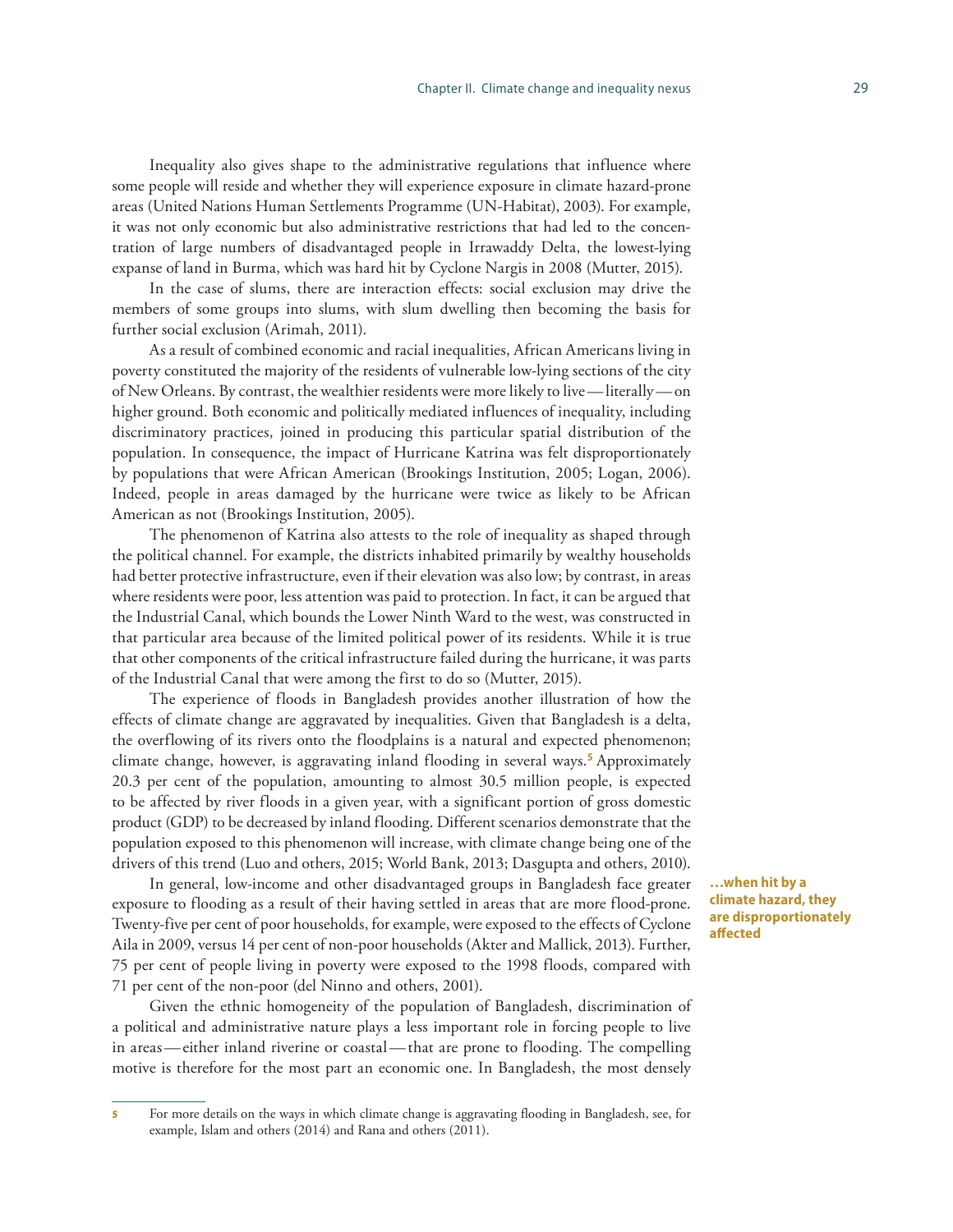populated country in the world, land is scarce. As a result, people with low incomes flock to the areas that are the most risk-prone and hence less in demand among the more advantaged sections of the population.

Similarly, economic factors force people to live in flood-prone sections of urban areas. In examining the factors motivating people to migrate from rural areas to the slums of Dhaka city, Ullah (2004) found that the search for employment, lack of land, easier access to the informal sector and overall extreme poverty were the most relevant. Similarly, the United Nations Children's Fund (2009) noted that the lack of comprehensive land planning coupled with the pressures of economic migration has led to a considerable expansion of the slum populations in Bangladesh. In most cases, the slums are located in relatively low-lying areas that are exposed to flooding.

#### Demographic trends

A significant proportion of the population in developing regions live in low-elevation coastal zones and 100-year floodplains, and their number is increasing both in absolute terms and as a share of the population (Neumann and others, 2015; see also chap. I). A large proportion of the populations of low-elevation coastal zones is rural: 84 per cent in Africa, 80 per cent in Asia, 71 per cent in Latin America and the Caribbean and 93 per cent in the least developed countries. Rural areas are in general poorer, more remote and the inhabitants tend to be marginalized, particularly with respect to access to services and infrastructure. In general, the ecosystems of coastal and near-shore habitats are expected to have greater exposure to the effects of climate change and climate variability (Barbier, 2015). It is also instructive to note that more people now live in deltas, which are frequently subject to both coastal flooding due to sea-level rise and river flooding due to higher precipitation (see chap. I, table I.2). Researchers find that a greater proportion of the people living in the precarious parts of deltas belong to disadvantaged groups (Luo and others, 2015; Brouwer and others, 2007). Generally, it is the people living in poverty and other disadvantaged groups that find themselves compelled to live in those areas, despite their awareness of the inherent risks associated with such exposed locations.

**Many of the disadvantaged population in developing regions live in lowelevation coastal and flood-prone zones, and…**

**…they are affected as well by increased salinity intrusion**

In addition to experiencing flooding and erosion, the people living in coastal areas and deltas must confront salinity intrusion, a process that is exacerbated by climate change (Dasgupta and others, 2014; Rabbani, Rahman and Mainuddin, 2013). Salinization can cause a considerable decrease in agricultural productivity; increased aridity leading to a greater need for irrigation can bring about secondary salinization, thereby aggravating the impact of this problem (Pitman and Läuchli, 2002). Shameem, Momtaz and Rauscher (2014) estimate that 70 per cent of the farmers in some coastal areas gave up farming partially or fully owing to high levels of salinity. Due to their concentration in coastal areas and deltas, disadvantaged groups are thus more exposed to the salinity intrusion caused by climate change.

Greater exposure of disadvantaged groups to climate hazards is not limited to rural areas. A similar phenomenon can be observed in urban areas. For example, Braun and Aßheuer (2011) have found that slum dwellers in Dhaka are more likely to live in areas prone to natural hazards and similar findings are presented in Morin, Ahmad and Warnitchai (2016) for Manila. In general, many slums are located in low-lying land at high risk of flooding. As reported by Petley (2010), Painter (2007) and Sepúlveda and Petley (2015), it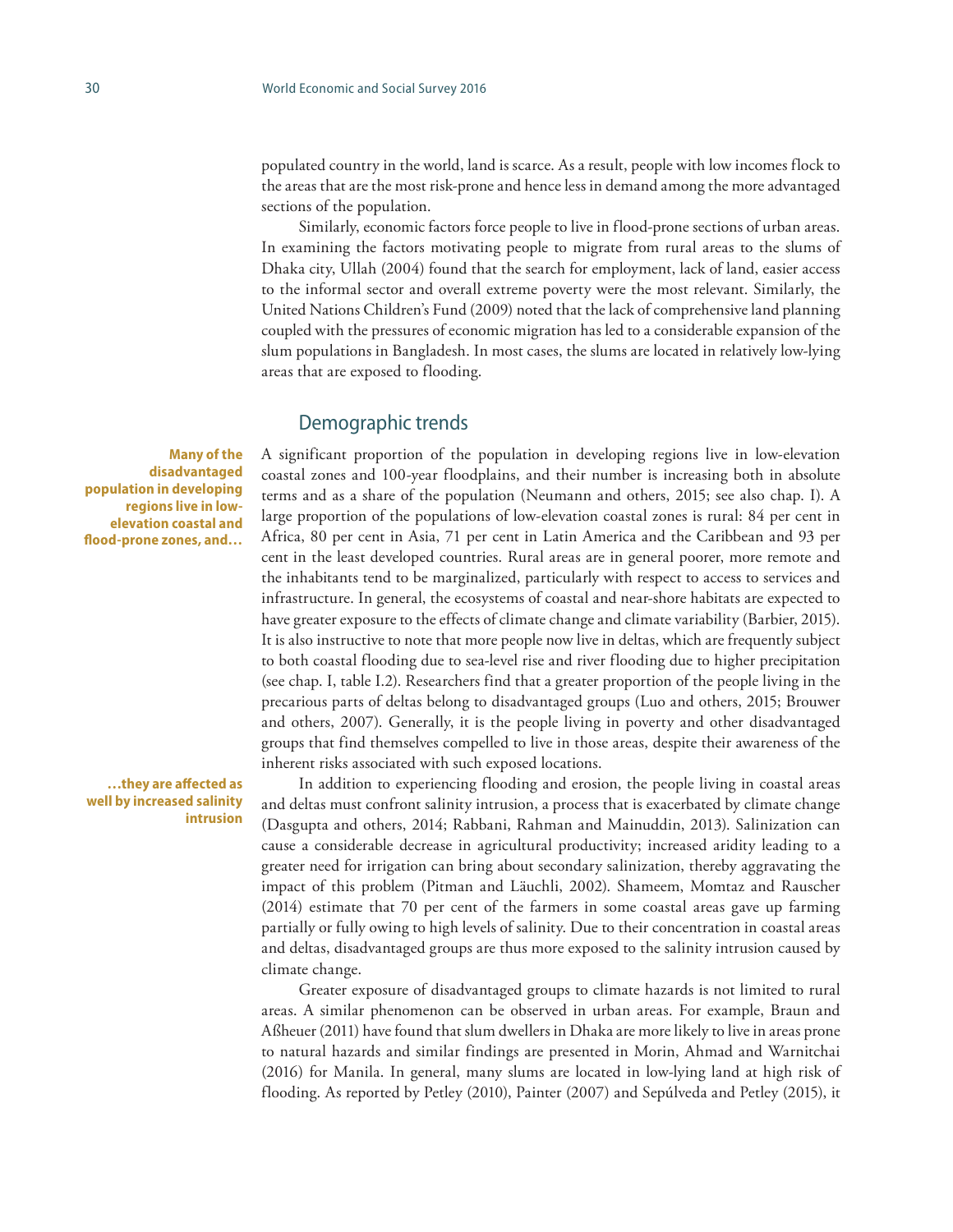has been found that in many countries, including those in South and East Asia and Latin America and the Caribbean, disadvantaged groups build their dwellings at the bottom of hill slopes, thereby exposing them to mud slides, which are becoming more frequent owing to climate change.

About 40 per cent of the Earth's land surface comprises, and 29 per cent of the world's population lives in, arid, semi-arid and dry sub-humid zones, which are facing additional challenges owing to climate change. There is a larger concentration of the poor and other disadvantaged groups of people (such as pastoralists and ethnic minorities) in these areas.

Two thirds of the global population are estimated to live under conditions where water scarcity is severe for at least one month per year (Mekonnen and Hoekstra, 2016). Water scarcity is expected to increase as the climate changes. For example, under scenarios where emissions growth rates are not reduced, the number of people exposed to droughts could rise by 9-17 per cent by 2030 (Winsemius and others, 2015). Exposure to drought is higher in rural compared with urban areas (43 per cent versus 32 per cent). This implies a greater exposure to drought of disadvantaged groups, which make up a larger portion of the rural population. Climate change is also expected to increase the frequency and intensity of heat waves, with particular effects on the elderly, who are more susceptible, as further explained below (Kovats and Hajat, 2008; Luber and McGeehin, 2008; Olsson and others, 2014).

Cross-country data also point to the greater exposure of disadvantaged people to water scarcity. According to Christenson and others (2014), exposure to water scarcity is much greater in countries with a lower human development index (HDI) value than in those with a high HDI value: 50 per cent of countries with a low HDI value are exposed compared with 14 per cent of countries with a very high HDI value. Given the higher rates of households engaged in agricultural production in rural areas and low-income countries, a further increase in the exposure of these households to droughts can be expected.

### Gender and livelihood patterns

Inequalities that are rooted in gender differences play a role in determining the degree of exposure to climate hazards. The inequalities associated with the norms, social role and socioeconomic status imposed on women together with other forms of inequality account for the particular exposure and vulnerability of women to climate hazards (Neumayer and Plümper, 2007). Gendered differentials in access to resources, power and processes of decision-making, including on the allocation of resources and responsibilities within the household, make women particularly vulnerable to climate hazards. In other words, it is the intersection of various dimensions of inequalities, including those associated with gender, that produce the differential outcome, as noted by Perez and others (2015).

Women often face the issue of lower asset positions. This is particularly the case in rural areas, where access to land tenure, formal rental land markets and credit tends to be more restricted for women. Particularly in Africa, women are employed overwhelmingly in agricultural activities that are most at risk from the deleterious effects of climate change. As a result of drought and deforestation, women are spending more time sourcing food, fuel and water for the household, which is traditionally the responsibility of women in rural areas. Some evidence also indicates that it is women and children who are most affected by natural disasters. For example, the majority of victims of Hurricane Katrina were African **Cross-country data show the greater exposure of disadvantaged people to water scarcity**

**Gender-based inequalities play an important role in determining exposure to climate hazards**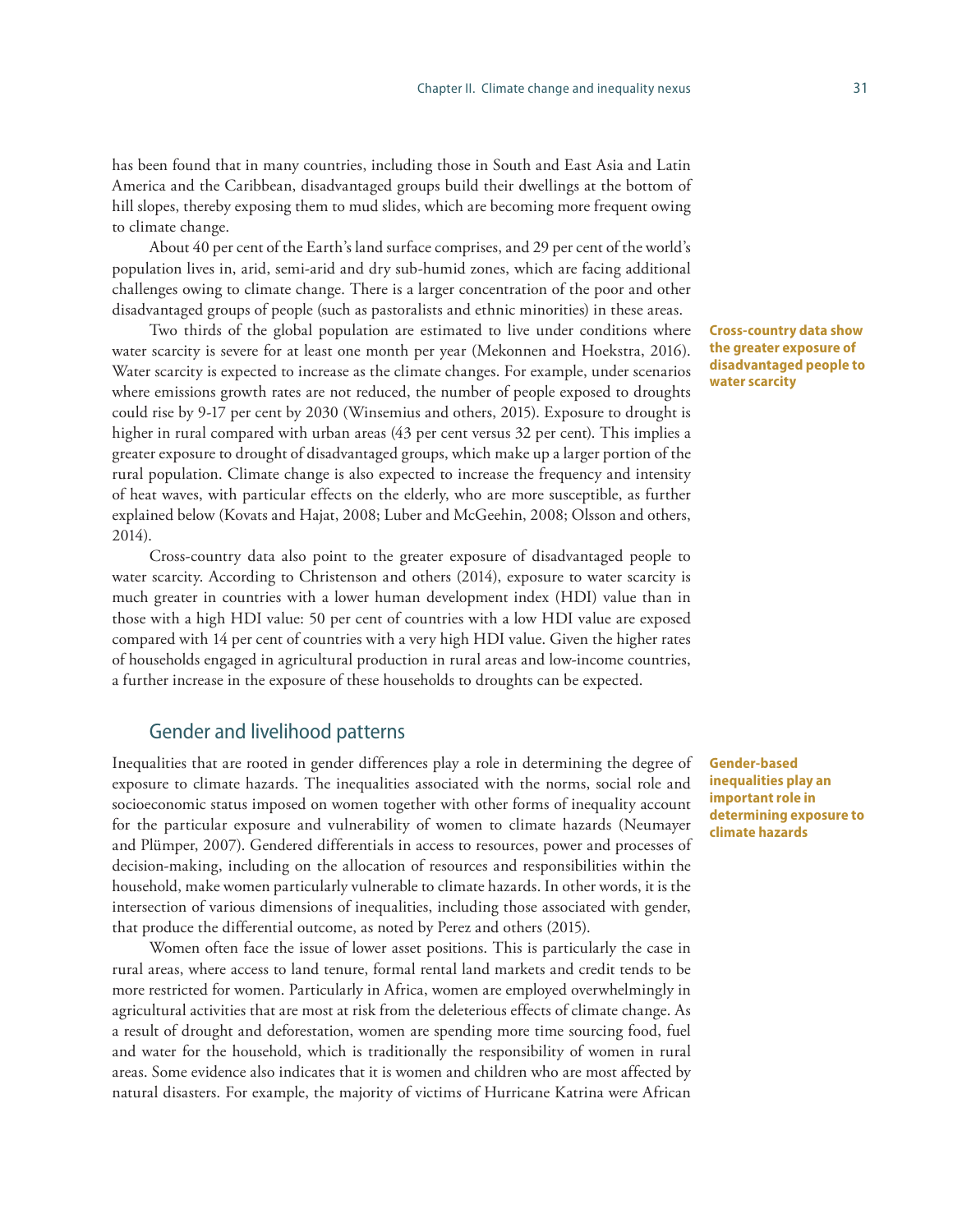American women and their children, a group whose members are more likely to be poor, to lack health care and to earn low wages (Gault and others, 2005; Williams and others, 2006).

More broadly, in many countries, a large proportion of female working-age spouses are not economically active or are working without remuneration. Within the context of the Plurinational State of Bolivia, for example, this is the single most important factor associated with high vulnerability to shocks, not least of all those that are climate-related (see chap. III, box III.3).

Along similar lines, certain occupations increase people's exposure to climate hazards. For example, members of fishing communities living near rivers or the coast are more exposed to flooding, erosion, cyclones and other such climate hazards; and they are particularly vulnerable to those hazards in the absence of effective adaptation. There is also evidence that the culturally defined farming responsibilities of women in Nepal limit their ability to adapt to climate change through adjustments in their livelihoods, which thereby increases the risk of their exposure to future climate hazards (Silva, 2016).

There are many regions of the world at risk of experiencing climate hazards where the livelihoods of disadvantaged groups depend on agriculture. This is the case for the Sahel region of Africa, which suffered a dramatic change in climate in the period between the early 1970s and the late 1990s, with a decline in average rainfall of more than 20 per cent (Hulme and others, 2001).**<sup>6</sup>** Desertification is estimated to be spreading at the southern edge of the Sahel by 6-10 kilometres per year, as water stress increases as a result of climate change (Silva, 2016). The region is also notable for having considerable climate variability, with relatively extreme shifts between wetter and drier periods (Ben Mohamed, 2011). Much of the region also has a high frequency of droughts, over longer timescales.**<sup>7</sup>**

The problem is that much of the agricultural activity in the Sahel region is rain-fed, particularly for asset- and income-poor farmers. According to the evidence, the greater exposure of poorer households to droughts in the region varies by country, with Ethiopia, Nigeria and Senegal showing significant increases, and Burkina Faso and the Niger showing minor and moderate non-poor biases, respectively (Winsemius and others, 2015). The overall proportions of people exposed to drought are expected to rise considerably across much of West Africa under high-emissions scenarios (ibid.). At the same time, some parts of the Sahel are expected to see increases in rainfall, which will likely result in the expansion of agriculture and the further displacement of pastoralists (Brooks, 2006). In other areas, such as in Mali, changes in rainfall patterns are anticipated to increase the exposure of significant portions of the population as certain areas become more arid, with significant effects on livelihoods and undernutrition (Jankowska, Nagengast and Perea, 2012). Pastoralist populations—the Tuareg, for example, in the Niger—are also subject to high levels of location-based exposure to climate change impacts (Silva, 2016). Poor access to labour markets by these populations, coupled with the rural locations of livelihoods, limits the ability of some of them to relocate to less-exposed locations (ibid.).

**Certain occupations increase people's exposure to climate hazards**

**Pastoralist populations of the Sahel region are facing greater exposure to climate change impacts**

While initially the change in climate was attributed to overgrazing and other direct human effects leading to land degradation and desertification, more recently it has been established that the change in rainfall patterns was largely due to broader changes in global surface temperatures (Brooks, 2006).

<sup>7</sup> Despite these trends, there is still considerable debate regarding the prospective effects of climate change, with some areas expected to see increased desertification, other areas expected to see increased rainfall, and some others presenting a picture of uncertainty (Met Office Hadley Centre, 2010).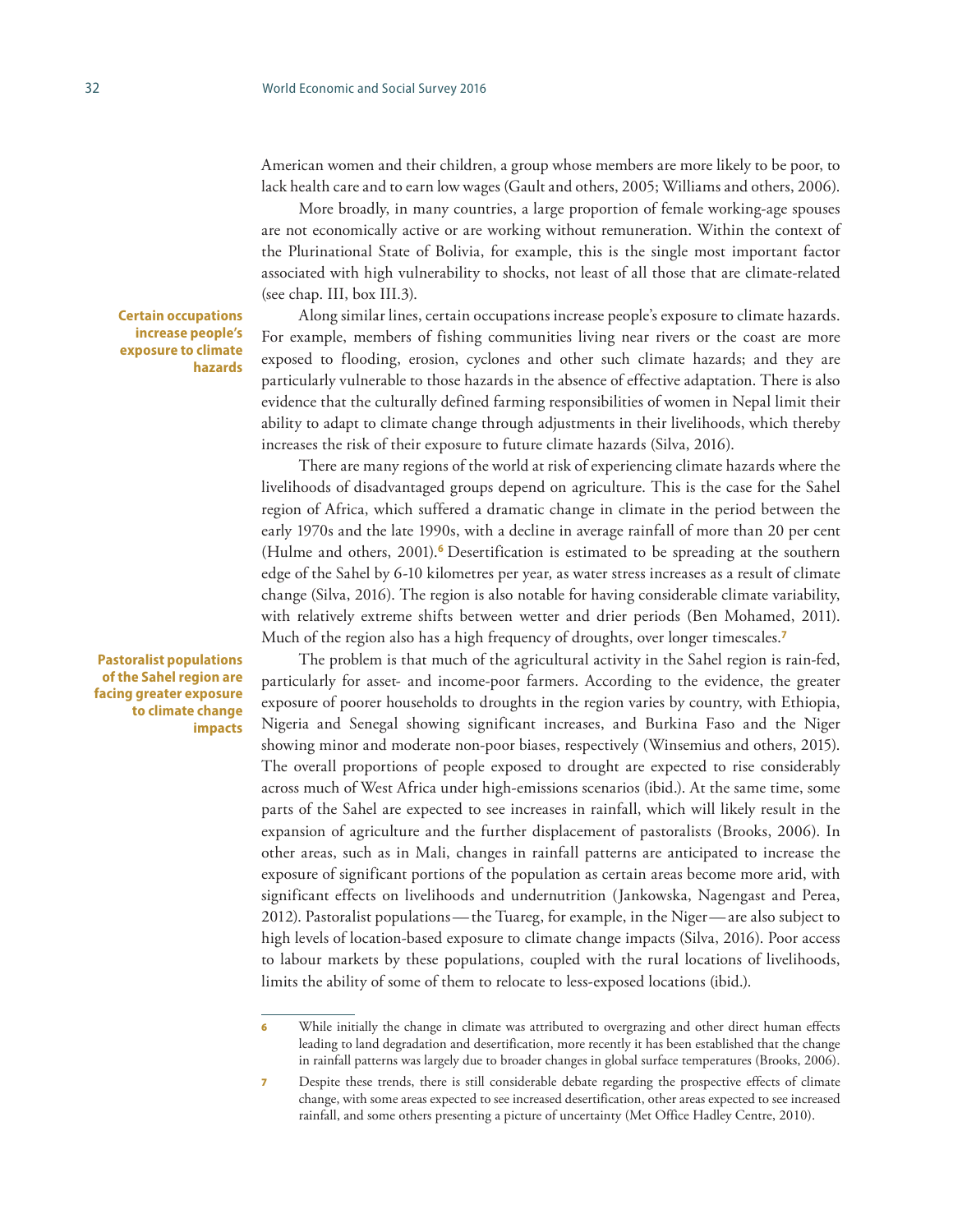# **Inequalities and susceptibility to climate hazards**

Even if they experienced the same level of exposure as the rest of the population, which runs counter to reality, disadvantaged groups would in general be more susceptible to damage from the adverse effects of climate hazards. Of the people living in the same floodplain, those residing in houses constructed with flimsy materials are more susceptible to damage from floods than those in houses put together sturdily. Similarly, poor farmers and pastoralists are more susceptible to changing rain patterns because they lack the resources to adapt.

Income, assets and livelihoods

Susceptibility increases when there is lack of income and asset diversification in absolute and relative terms. Wodon and others, eds. (2014) report that households in the lowest income bracket in five countries of the Middle East and North Africa—Algeria, Egypt, Morocco, the Syrian Arab Republic and Yemen—experienced higher losses of income, crops, livestock and fish caught as a result of adverse effects of climate change than did rich households. Lost income reported for the lowest-income households was more than double the proportion for the richest (46 per cent versus 21 per cent). Similarly, Gentle and others (2014) found that poor households in the Middle Hills region of Nepal are more susceptible to damage from climate hazards than wealthy ones. Hill and Mejia-Mantilla (2015) have shown that, because of limited options for changing crop patterns, limited ability to apply water saving technology and limited access to agricultural extension services and water storage sources, the farmers belonging to the lowest income bracket in Uganda lost greater shares of income from limited rainfall than did average farmers.

Patankar (2015) has shown that families in Mumbai within low-income brackets repeatedly require repairs to their homes in order to secure them against flood damage, with the cumulative cost as a proportion of income often proving to be much greater than the corresponding proportion for the rich. It is noteworthy that despite their lower levels of exposure to Hurricane Mitch, a considerably higher proportion of households in Honduras belonging to the lowest income bracket reported asset loss (31 per cent) compared with the corresponding proportion of those belonging to the higher income brackets (only 11 per cent) (Carter and others, 2007).

In Bangladesh, 42 per cent of people living in poverty reported loss of household income as a result of flooding versus 17 per cent of the non-poor (Brouwer and others, 2007); and people living in poverty also reported a greater number of houses with structural damage in the wake of Cyclone Aila. Furthermore, people living in poverty also reported higher levels of damage in dollar terms. This paradoxical outcome was the result of the fact that the houses of people living in poverty were constructed using very flimsy materials; as a result, those houses suffered considerably greater damage than did the houses of richer households, which had been built with sturdier materials (Hallegatte and others, 2016).

Flooding can be damaging in a multiplicity of ways. For example, flooding may wash away crops and livestock, in addition to destroying houses, and disadvantaged groups suffer disproportionately from these effects as well. In addition, they suffer to a greater extent from indirect market-based effects. For instance, many of the disadvantaged groups living in flood-prone areas in Bangladesh belong to fishing communities. Evidence suggests that they take an additional hit to their incomes when prices fall, as a result of the increased availability of fish made possible by the flood waters (Rahman, 2009).

**At a similar level of exposure, the disadvantaged groups are more susceptible to the damage caused by climate hazards**

**Lack of income and of asset diversification make people more susceptible**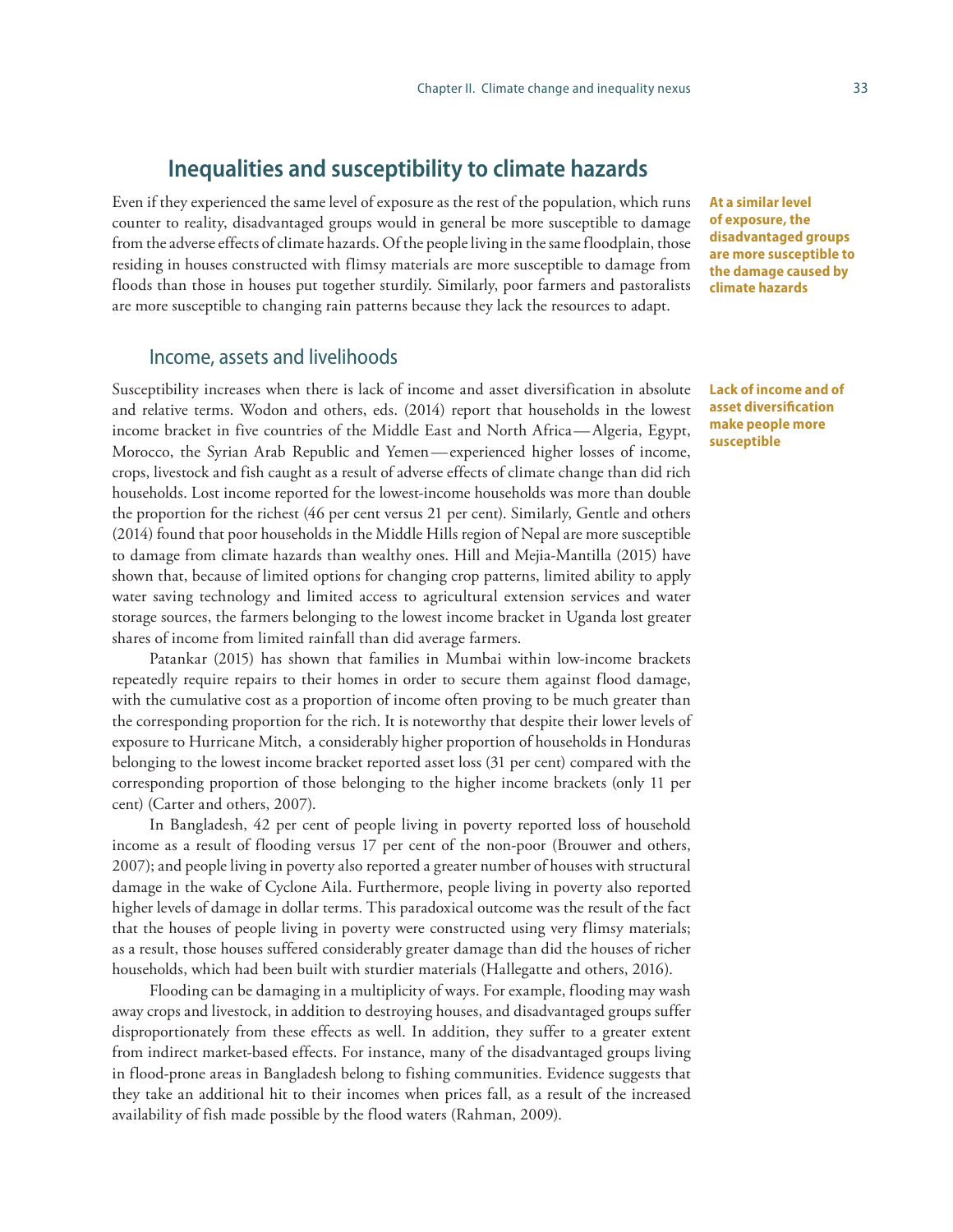**People with fewer assets, worse health and less education are more susceptible to the effects of climate hazards** 

**Lack of access to formal financial markets makes disadvantaged people more susceptible to climate-related damage**

In the Sahel region of Africa, the livelihood of considerable portions of the population comes from farming or raising livestock. Given the predominantly rain-fed nature of these activities, farmers and pastoralists are particularly susceptible to the impact of climate hazards (Heinrigs, 2010). Lower-income households, and those whose members have fewer assets, poorer health and less education, along with those headed by women, have all been shown to be more susceptible to the effects of climate hazards in that region, particularly the effects of desertification (Adepetu and Berthe, 2007). Poor farmers and pastoralists tend to be more susceptible in general, given their limited ability to mobilize the resources necessary to adapt to lower levels of rainfall. That existing unequal arrangements already prioritize the access to water of large landholders over that of family farmers means that reductions in available water due to climate change will only exacerbate this inequality (Cotula, 2006). In addition, imbalances in political power, which have resulted in unstable land tenure as well as institutional and market failures, reinforce the marginalization of some groups (Silva, 2016). Further, desertification, the increased number of droughts and land degradation have been implicated in greater income inequality as well as decreased food security (Abdi, Glover and Luukkanen, 2013).

Susceptibility of lower-income households is also compounded by other limitations. Lack of access to formal financial markets, for example, makes people particularly vulnerable to shocks, including those from climate-related events, as is particularly the case for people who cannot build diversified asset portfolios and have restricted access to savings and insurance instruments. As a result, they are forced to channel the bulk of their savings into single assets. For example, the savings of low-income urban dwellers tend to take the form of housing stock, which is vulnerable to floods (Moser, 2007). Similarly, low-income persons in rural areas often keep their savings in the form of livestock, which are susceptible to droughts (Nkedianye and others, 2011), in contrast with the members of wealthier households, who are able to diversify their assets, both spatially and financially, and are therefore less susceptible to the damage arising from the adverse effects of climate change. Owners of financial assets may in fact face drought exposure similar to that experienced by the low-income rural poor whose assets take the form of livestock. However, since financial assets are far less likely than livestock to be affected by lack of water, the owners of financial assets are less susceptible to the damage caused by the decline in water availability. The greater levels of damage as well as the more limited diversification of savings and assets feed into a greater inequality of assets as a result of climate hazards. The greater susceptibility of disadvantaged groups can therefore usher in a future of widening of inequality, as children of families living in poverty are left with diminished assets and fewer opportunities and thus a reduced future capacity to improve their livelihoods.

Comparing the impact of flood hazards on street children, residents of low-income urban settlements and residents of wealthy neighbourhoods in Manila, Zoleta-Nantes (2002) found that the susceptibility of lower-income households was compounded by limited access to government and community resources, including water, sanitation and health services.

In parts of Punjab, Pakistan, neglect of some of the areas that are vulnerable to flooding has become institutionalized, the justification being that those areas should not be prioritized for development because of the risk from flooding. In the absence of policies aimed at relocating them or building their resilience to climate change, the members of these communities are being further exposed and will be susceptible to future impacts of flooding (Sindhu, Ensor and Berger, 2009).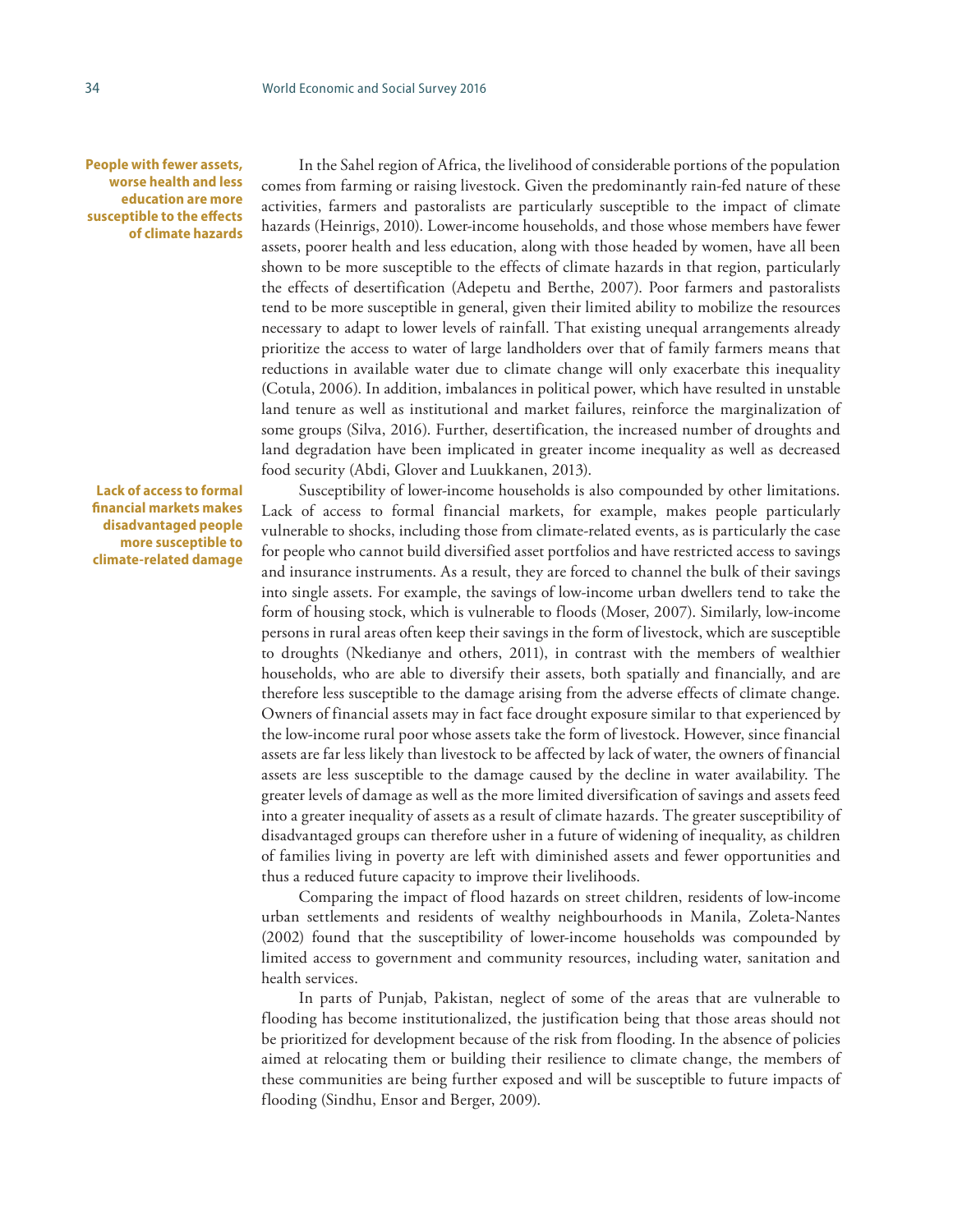### Gender and age

Gender is a driver of susceptibility, particularly when it intersects with other socioeconomic factors, and in that context highlights important inequalities. A study of Turkana pastoralists found that gender, marital status, length of residency in a region, level of education and (lack of) access to extension services and early warning information were dominant factors in determining susceptibility, particularly given that the population lives predominantly below the poverty line. As a result of the impact of these factors, members of households headed by women, along with those characterized by a low educational level, a shorter time of residency and less access to extension services and early warning systems, were disproportionately susceptible to adverse effects of climate change (Silva, 2016).

Macchi, Gurung and Hoermann (2015) have noted that lower-caste families, women and other marginalized groups in Himalayan villages in north-west India and Nepal are more susceptible to effects of climate change and are also less able to adapt. Using household surveys and village focus-group studies conducted across nine countries in Africa, Perez and others (2015) found that a number of issues affecting women—including limited control of land (in terms of both quantity and quality), less secure tenure, less access to common property resources, less cash with which to obtain goods and services, and less access to formally registered public and private external organizations that foster agriculture and livestock production—make them more susceptible than men to impacts from climate hazards. Those issues arise from feedback effects between social norms that limit women's participation in some economic and social activities and the generally lower socioeconomic status of women that results from those limitations. Their lower socioeconomic status then limits the ability of women to access other services or to accumulate resources that would be beneficial in counteracting those social norms. Those women therefore get caught in a "disadvantage trap". Sherwood (2013) found that prolonged drought created just such traps for women in Gituamba, Kenya. In some locations, women's marital status, apart from the issues mentioned above, can be a driver of unequal access to resources. For example, Silva (2016) has found that widows and divorced women in many parts of the rural United Republic of Tanzania had less access to water resources. Similarly, Olsson and others (2014, p. 796) note that climate hazards increase and heighten existing gender inequalities because in many cases, women have to perform tasks, such as fetching water from afar or gathering fuelwood from forests, that entail a greater exposure to climate effects (Egeru, Kateregga and Majaliwa, 2014).

Within the context of flood-prone areas in Bangladesh, women are the most susceptible group owing to the fact that some of their socially determined livelihood activities, such as cleaning, washing and caring for children and the elderly, make them disproportionately susceptible to the effect of contaminated water (Rabbani, Rahman and Mainuddin, 2009). Issues of land tenure and elite capture of resources are other important factors associated with susceptibility in the flood-prone areas of Bangladesh (ibid.).

Apart from gender, age is another important determinant of susceptibility to climate hazards. For example, IPCC reports that flood-related mortality in Nepal among girls (13.3 per 1,000) was twice as high as that for women; similarly, the mortality was also higher for boys than for men (Olsson and others, 2014, pp. 807-808). These differential impacts apply across a variety of disadvantaged groups. For example, it was found that in Viet Nam, the elderly, widows and people with disabilities, in addition to single mothers **Lower-caste families, women and other marginalized groups are more susceptible to the impact of climate change**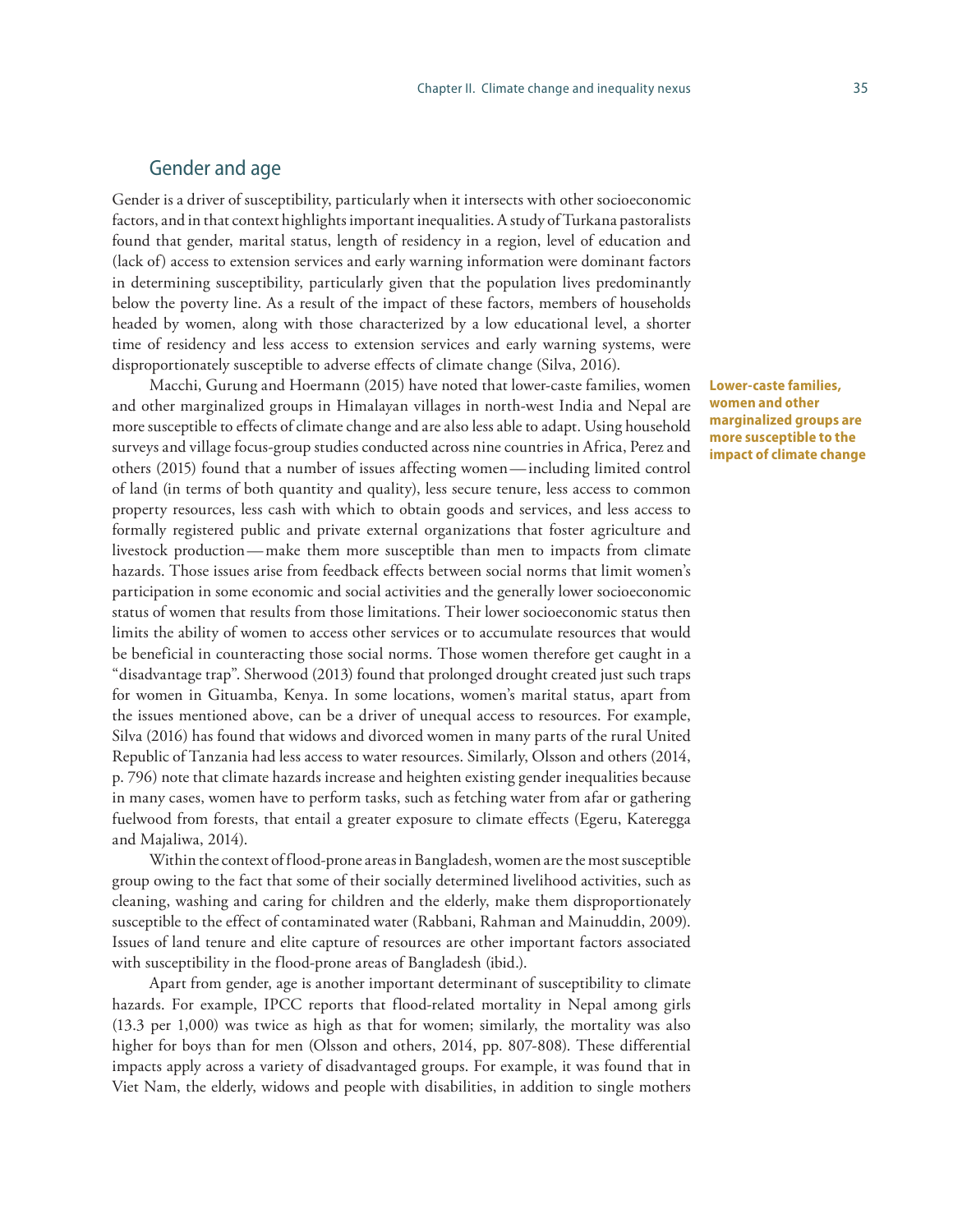and women-headed households with small children, were most vulnerable to floods, storms and slow-onset events such as recurrent droughts (ibid., pp. 808-809). One of the main reasons for differential susceptibility across age groups is the difference in the ability to withstand disease and other adverse health effects of climate change.

The experience of Hurricane Katrina in New Orleans also brought to the fore this susceptibility differential across age groups. Overall, the elderly were the most impacted by the hurricane, as they were less able to relocate and were more susceptible to health-related impacts. More elderly white residents died, but when demographic differences are taken into account,**<sup>8</sup>** it was elderly African Americans who were the most affected (Mutter, 2015).

#### Ethnicity and race

The degree of susceptibility often depends on ethnicity and race. Matin and others (2014) provide evidence showing that dominant ethnic groups are able to control resource management and resource use at the expense of other ethnic groups, thereby exacerbating the susceptibility of the latter. In Myanmar, poor and minority farmers who make up the bulk of the population in the Irrawaddy Delta, an area that had significantly greater exposure to Cyclone Nargis in 2008, were more susceptible to damage owing to a lack of effective warning systems and infrastructure. It is no wonder that they suffered most in terms of loss of lives, incomes and assets as a result of the cyclone. In this case, the lack of effective warning systems was, in part, the result of the discrimination faced by those ethnic groups in respect of resource allocation (Mutter, 2015).

IPCC has noted the important role of the social positions of different groups in determining susceptibility to the impact of climate change. For example, in many areas of Latin America, Afro-Latinos and indigenous groups were found to experience a higher degree of susceptibility to climate effects (Olsson and others, 2014, p. 810). Moreover, differential susceptibility to the effects of climate change among different races is found in both developing and developed countries, although in both country groups, low-income status is often intertwined with race and ethnicity status.

African Americans living in poverty and other disadvantaged groups were, relatively, the most susceptible to the damage inflicted by Hurricane Katrina. The housing stock in New Orleans at the time was considerably older than average, with 41 per cent of houses in 2003 having been built before 1949, partly as a result of historic preservation-related laws (Shrinath, Mack and Plyer, 2014). As the houses of African Americans living in poverty and of other disadvantaged groups were not only old but also fragile, they were totally damaged by inundation. In addition, a considerable portion of the population of the city were living in renter-occupied housing units—and the rate was higher among low-income and African American households—which were more susceptible to damage (Masozera, Bailey and Kerchner, 2006; Logan, 2006).

**The degree of susceptibility often depends on ethnicity and race**

**Afro-Latinos and indigenous groups in Latin America have a higher degree of susceptibility to climate effects**

While the proportion of elderly white residents was greater than that of elderly African American residents in the city at the time, the fact remains that fewer African Americans, based on their differential health outcomes overall, reach ages at which they can be classified as elderly. When this factor along with the city's proportion of African Americans versus that of white residents is taken into account, it becomes clear that elderly African Americans were the most affected compared to their share of total population.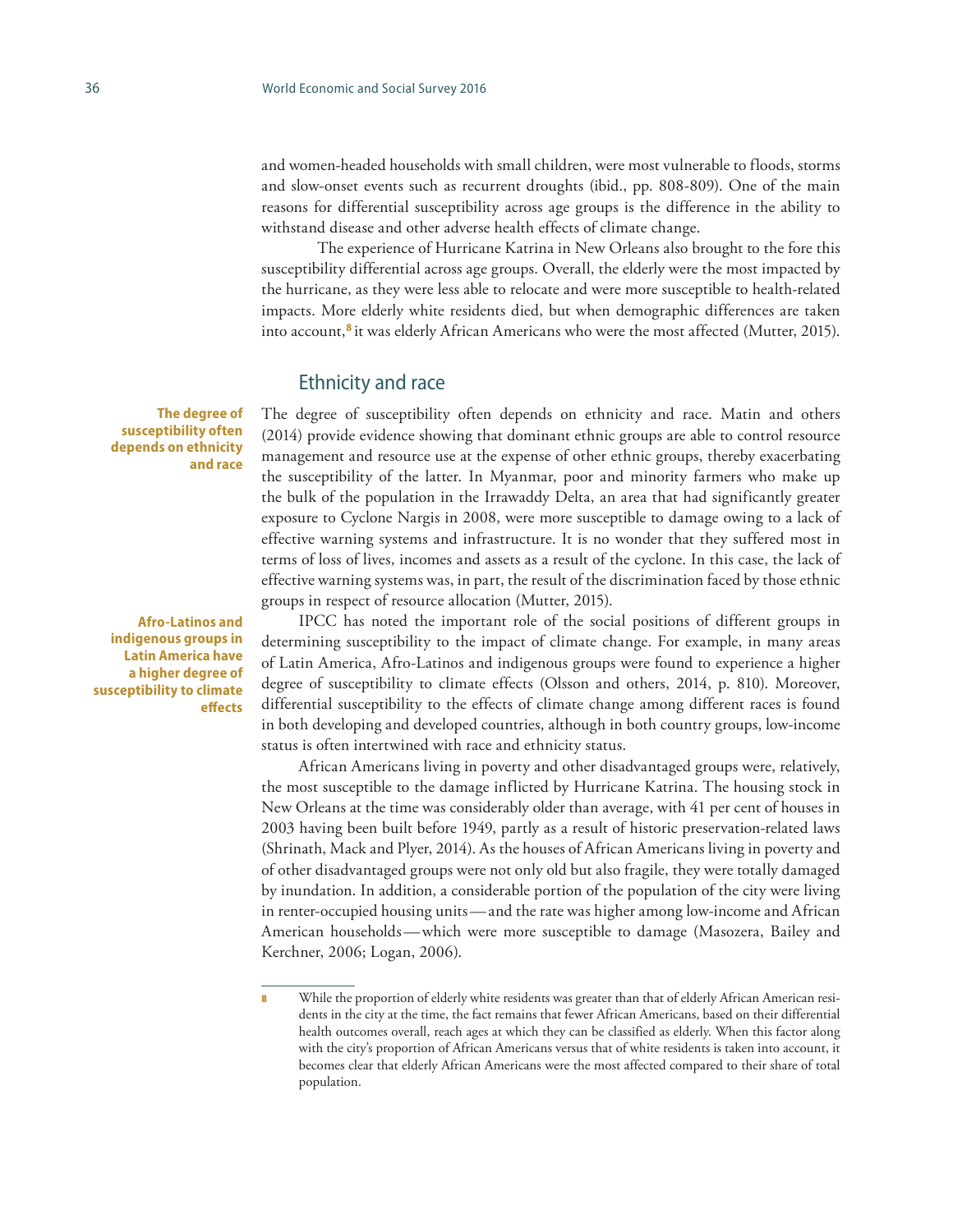#### Susceptibility to health damage

One of the important ways in which inequality increases the susceptibility of disadvantaged groups is through the health-related effects of climate hazards. Hallegatte and others (2016) have found that for several reasons, people living in poverty are more susceptible to the diseases that many climate hazards help to spread, including malaria and the water-borne diseases that cause diarrhoea. For one thing, they live closer to malaria-breeding grounds. Further, they have more limited access to piped water sources, which forces them, during floods, to drink water containing pathogens. For example, residents of low-income slums in Mumbai have indicated greater levels of flooding during the monsoon season, resulting in an increase in the number of reports of disease outbreaks (ibid.). In the wake of the 1998 floods in Bangladesh, there were higher reported rates of diarrhoea among groups with lower income, lower levels of education and lower-quality housing without access to tap water (Hashizume and others, 2008).

Children and the elderly are particularly affected by the adverse health effects of climate hazards. This is not surprising, given their relative fragility. Hallegatte and others (2016) have reported a greater incidence of ailments among children following floods in Ho Chi Minh City. Kovats and Akhtar (2008) noted outbreaks of leptospirosis among children following flooding in Mumbai. Lloyd, Kovats and Chalabi (2011) estimated that the effects of climate change on crop yields will lead to an increase in undernutrition, resulting in turn in higher rates of child stunting, particularly in sub-Saharan Africa and South Asia. The majority of the victims of Cyclone Aila in Bangladesh were children and the elderly, groups that have difficulty achieving rapid mobility (Rabbani and Huq, 2016).

Similarly, disadvantaged people suffer more adverse health effects from heat waves and high temperatures, because they cannot afford heat alleviating amenities, including proper housing ventilation and air conditioning. Heat waves have significant effects on the elderly, particularly as they are already more likely to suffer from chronic illnesses, such as coronary heart disease and respiratory diseases, which can be exacerbated by heat (Hutton, 2008).

Elderly people are also more susceptible to a greater magnitude of health effects from floods and, in addition, are less able to relocate in the event of disasters (ibid.). For example, as elderly residents of Limpopo, South Africa, lacked access to the labour necessary to construct their houses to enable them to withstand flooding, their dwellings suffered greater damage (Khandlhela and May, 2006).

As noted above, it was the elderly in New Orleans who were the most impacted by the hurricane, as they were less able to relocate and were more susceptible to health-related impacts. In general, poorer and minority populations were less able to relocate in response to the pre-storm warnings and were therefore more likely to suffer injuries and death. The lack of ownership of, or access to, a means of transportation was a significant factor affecting the probability of evacuation and relocation (Colton, 2006; Masozera, Bailey and Kerchner, 2006). Another significant factor was the lack of the financial and social resources needed to secure a dwelling to relocate to. As a result of all of these factors, low-income and African American inhabitants suffered greater levels of loss and damage than the wealthier and white households.

Effects on health were noted as a particular concern with regard to the impacts of climate change on indigenous populations, already located in marginal areas, in Latin America. Those effects were exerted through changes that allowed diseases to spread in areas where they could not have thrived previously. As a result, rates of respiratory and

**People living in poverty are more susceptible to the diseases that some climate hazards help spread** 

**Children and the elderly are particularly susceptible to adverse health effects**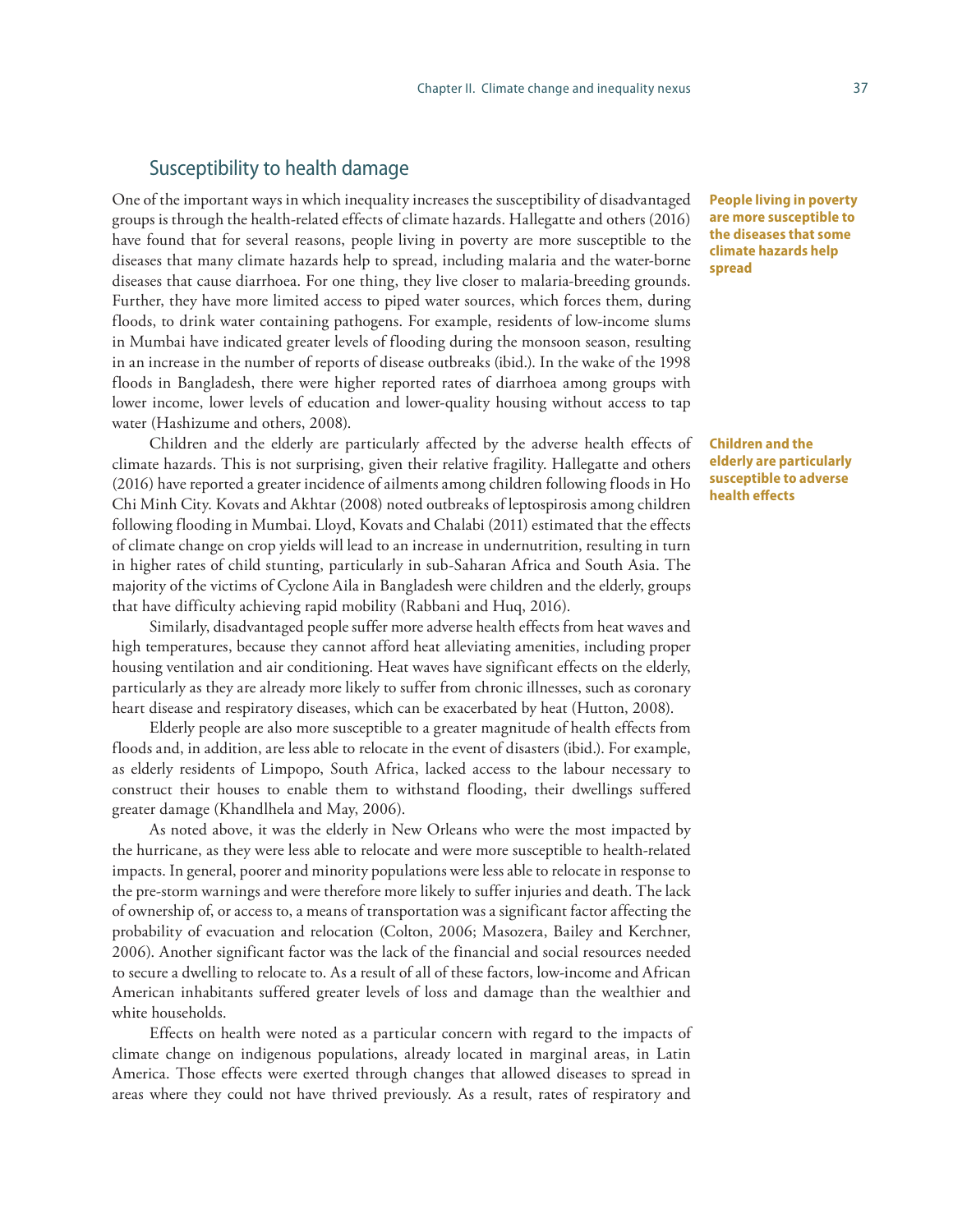diarrhoeal diseases increased. Climate change also adversely affected the nutritional status of those populations, thereby worsening their health status (Kronik and Verner, 2010). The time devoted to household labour by women also increases as a result of climate hazards and this has a direct effect on child nutrition (Silva, 2016).

The greater susceptibility to health effects frequently undermines the income and asset position of disadvantaged groups not only in the short term but also in the long run. In the short term, they may suffer from loss of productivity, employment and income. An example for the Plurinational State of Bolivia shows that income poverty increases when climate-related productivity shocks strike, as labour wages (upon which disadvantaged groups most rely) are hit adversely in absolute terms and also in relation to the rents of other factors of production (see chap, III, box III.2). In the long run, disadvantaged groups suffer from loss of human capital (through lost school days and the development of chronic conditions such as stunting) and a lower rate of income growth (Somanathan and others, 2014; Li and others, 2016; Zivin and Neidell, 2014).

# **Inequalities and the ability to cope and recover**

**Fewer resources are available to disadvantaged groups for coping and recovery**

Ability to cope and recover is the third channel through which inequalities aggravate the impact of climate hazards on disadvantaged groups. The situations and processes to which exposure and susceptibility apply are ex ante, while those to which coping and recovery refer are ex post. The persistence of multiple inequalities implies that disadvantaged groups will have access to fewer of the resources required to take coping and recovery measures. Those resources generally take any of four forms: (a) households' own resources, (b) community resources, (c) resources provided by non-governmental organizations, private companies or citizens and (d) public resources provided by the government. Disadvantaged groups are likely to lack some—if not all—of the resources that are necessary for coping and recovery. As a result, their situation worsens after a climate hazard has materialized.

#### Recovery trajectories

In this analysis, the recovery trajectories of different groups matter. In the wake of a climate hazard, the rate of recovery is not the same across the population owing to existing inequalities and can ultimately become an important factor in terms of a further worsening of inequalities. If, hypothetically, both rich and poor households recover at the same rate, the welfare gap may remain constant (see figure II.2, panel A). On the other hand, if rich households are able to recover faster and increase their income further (panel B) or if poorer households see their welfare growth decline (panel C), then the welfare gap will increase. This will likely worsen existing inequalities.

How matters proceed in the real world is better represented by a situation where (a) owing to existing inequalities, either the rich have a faster rate of recovery or the poor have a lower rate of recovery, or both, and (b) as a consequence, inequality generally increases in all cases. There is considerable evidence that people affected by multiple inequalities undergo slower recoveries from more pronounced impacts (Verner, ed., 2010; Carter and others, 2007; Kraay and McKenzie, 2014; Jalan and Ravallion, 2001). These differential recovery rates contribute to an increase in the welfare gap. Lack of resources forces people living in poverty and other disadvantaged groups to cope with climate hazards in ways so detrimental as to put their future adaptive capacity at risk (Barbier, 2010; Barrett, Travis and Dasgupta, 2011; McDowell and Hess, 2012).

**Differences in the recovery trajectories of advantaged and disadvantaged groups lead to greater inequalities**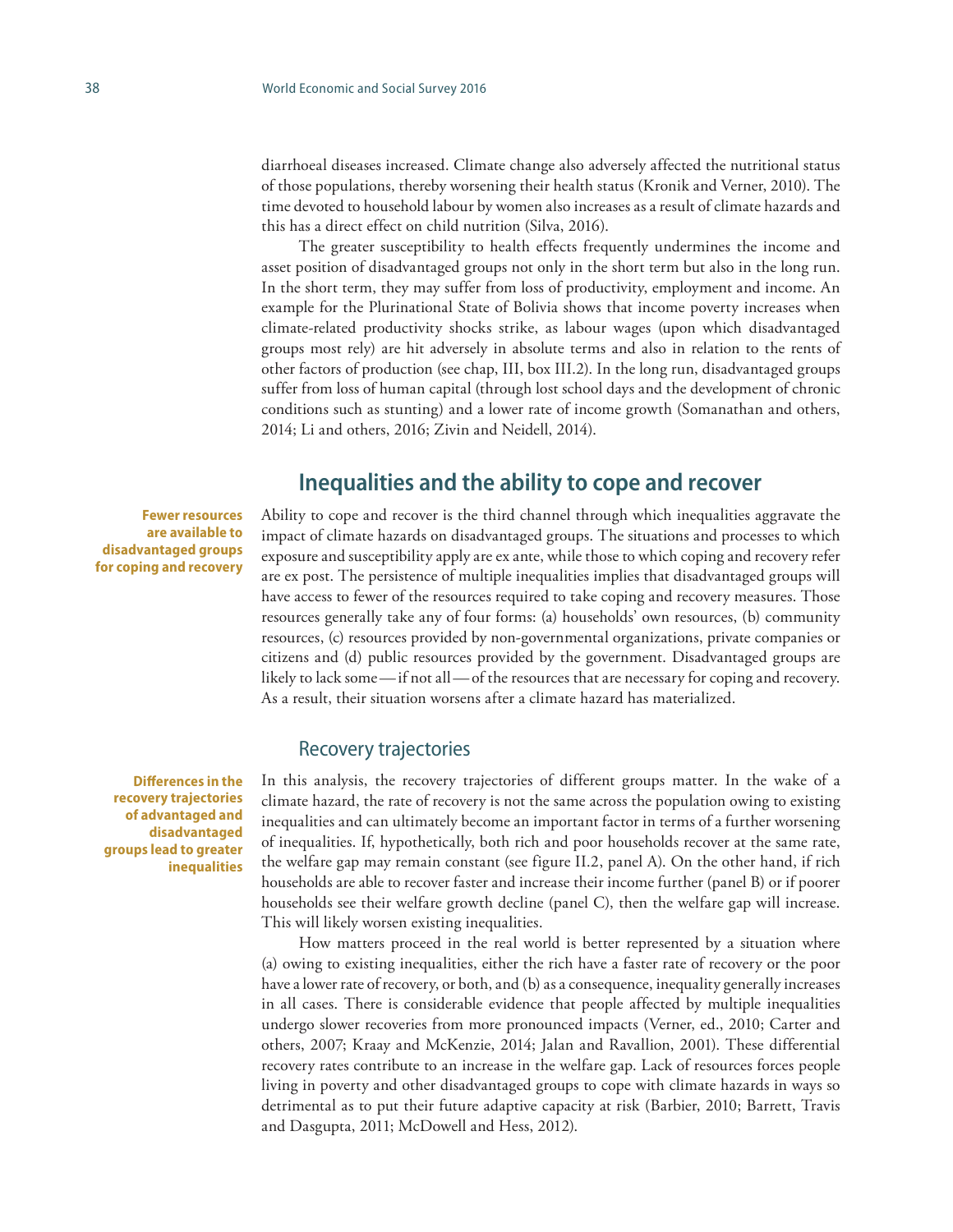

Figure II.2 **Differential rates of recovery from climate hazards of wealthy and poor households**

**Source:** Based on Mutter (2015) technical appendix 1.

**Note:** The slopes of the recovery curves for the wealthy and poor illustrate how inequality changes over time. Inequality remains constant (panel A) or increases based on the effect of the shock on the recovery path of the wealthy (panel B) or on that of the poor (panel C).

#### Coping capacity using own resources

Differences in an individual's or a household's own resources are obviously an important factor with respect to the ability to cope and recover from climate hazards. Thus, the ability to accumulate assets can play an important role in this regard. For example, in northern Burkina Faso, the ability among farmers to accumulate land and livestock played an important role in facilitating their ability to diversify income sources and improve adaptive capacity to climate hazards. The fact that increasing land prices and growing land scarcity limited younger farmers' ability to accumulate resources added to intergenerational poverty (Silva, 2016). In the Nkayi region of Zimbabwe, farms without cattle, which are poorer than farms with cattle, may eventually end up worse off with respect to climate change if they do not adapt so as to ensure resilient farming (see chap. III).

### Importance of insurance

An important issue related to coping and recovery is that of insurance. Availability of insurance plays an important role in determining how different groups of the population fare when climate hazards actually materialize. Regrettably, not all groups have the same access to insurance. Lack of own resources often prevent people living in poverty and disadvantaged groups from buying necessary insurance. For example, Verner (2010) has reported that in Latin America, the asset losses of households with higher income levels are much more likely to be insured than those of low-income households.

Microinsurance offers the possibility of extending insurance coverage to those at the lower end of asset and income distributions (Mosley, 2015). This insurance modality is generally targeted towards disadvantaged groups and tends to focus on particular risks, most frequently those related to health. More recently, it has been extended to crops, although provision is based not on actual crop damage (estimates of which can be subjective, thereby **The fact that disadvantaged groups have less access to insurance makes recovery difficult**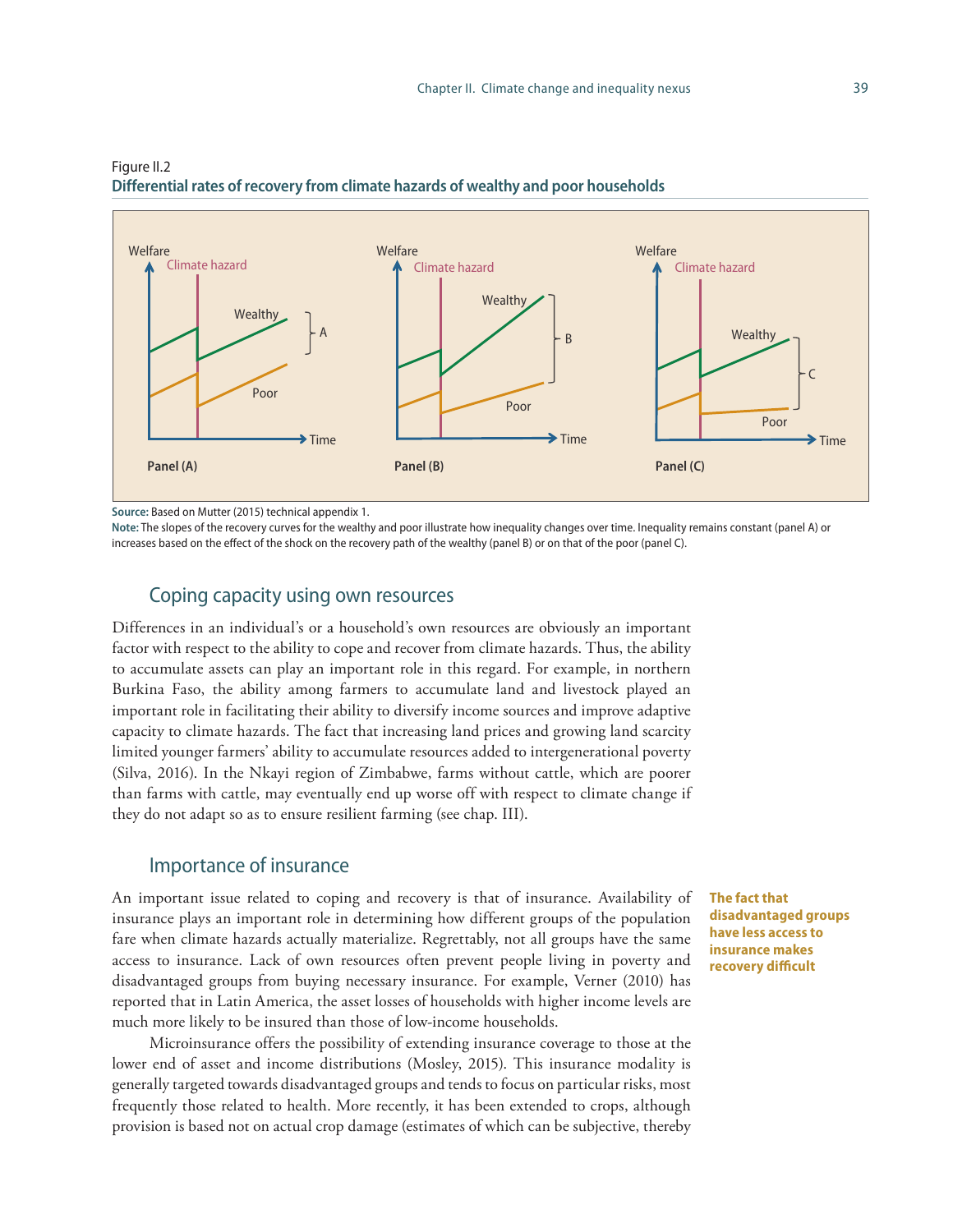causing moral hazard-related problems) but on objective information generally related to rainfall, on which crop production crucially depends. Beneficial impacts of these schemes have been reported; for example, the BASIX rainfall insurance scheme operating in India has been shown to increase both investments by clients and stability of income. However, unlike microcredit, microinsurance schemes still face formidable challenges and have yet to achieve wide coverage.

#### The choice between human and physical capital

In coping with climate hazards, people facing multiple inequalities often have to make the difficult choice between protecting their human capital (health and education) and preserving their physical capital. In view of the absence of health insurance, these households face large expenses when hit by diseases in the wake of climate hazards. To meet these expenses, they often sell their physical assets, which frequently undermines their future efforts to reap income earnings (Clarke and Dercon, 2015).

It has been reported that while poor households in Ethiopia were forced to sell assets during periods when their finances were stressed by drought, this was not the case for the more well-off households (Little and others, 2006). After the famines in Ethiopia during the period 1984-1985, a decade was required for asset-poor households to bring livestockholding back to pre-famine levels (Dercon, 2004). On the other hand, poor households sometimes reduce their consumption in order to avoid asset sales and preserve productive assets (Carter and others, 2007). This reduction in consumption, however, can have deleterious health and education outcomes, particularly for children. It also results in the perpetuation of inequality for future generations (Baez, de la Fuente and Santos, 2010; Maccini and Yang, 2009).

In the wake of the 1998 floods in Bangladesh, poorer households, as compared with wealthier households, were forced to borrow greater fractions of their income and at higher rates in order to survive and rebuild (del Ninno and others, 2001). This resulted in greater debt burdens, thus limiting poorer households' efforts to build assets and human capital. In view of their limited ability to cope and recover, disadvantaged groups in flood-prone areas of Bangladesh often face the choice between selling assets or reducing consumption. Poor households that were exposed to the 1998 floods reduced their caloric intake by 11 per cent. As a result, 48 per cent of poor households were reported to be food-insecure, in contrast with 16 per cent of all households (ibid.). People at disadvantage lose their physical or their human capital in the face of such hazards. Rabbani, Rahman and Mainuddin (2009) found that during periods of flooding, women prioritize the consumption of men and children by consuming less food and water themselves.

Along similar lines, there could be long-term effects on the education of children if they are taken out of school as a means of coping with climate hazards, even if this is only as the result of a temporary shock. It was found that in Mexico, children experiencing such a situation were 30 per cent less likely to complete primary school than those children that stayed in school (de Janvry and others, 2006). In sub-Saharan Africa, asset-poor households are more likely to provide their children with lower-quality nutrition and are less likely to take sick children for a medical consultation following weather shocks, which can have long-term impacts on those children and their prospects for development (Hallegatte and others, 2016). In addition, it has been found that lower-income households that were exposed to weather-related risks become more risk-averse, which can impact their future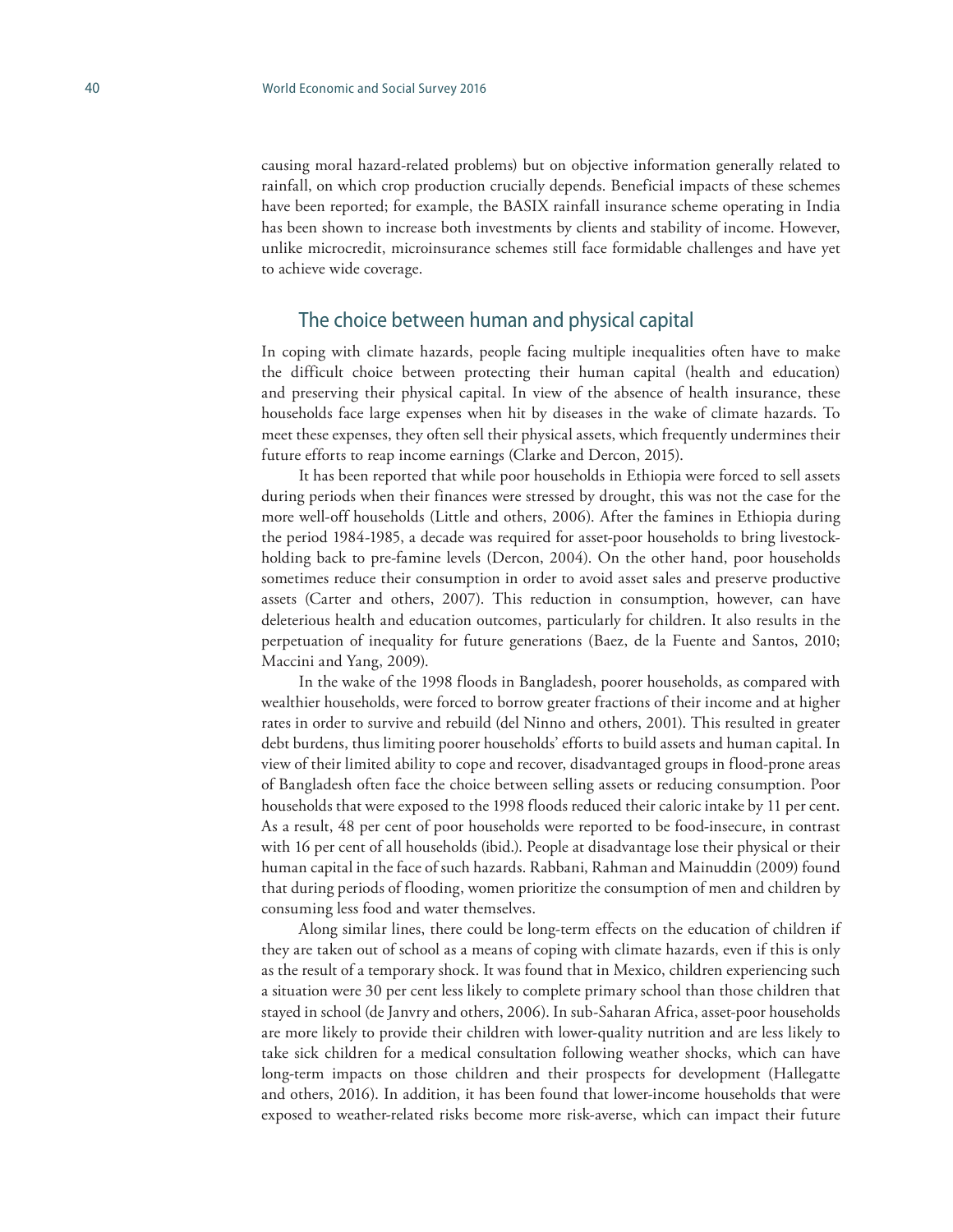income and asset accumulation. These households are more likely to choose low-risk, lowreturn activities where income is more predictable, as opposed to investing in higher-income activities that entail a higher risk (ibid.). All of these patterns are linked to worse outcomes for disadvantaged households which as a result may translate into increased inequalities.

### Diversification capacity and adaptive strategies

The ability to diversify income sources improves people's capacity to adapt to climate hazards, improving their capacity to cope and recover as illustrated in various examples from the Sahel region in Africa. Households deriving their livelihoods from agriculture and a sizeable pastoralist population coexist in this region, as already noted. Interestingly, some perceive the rise of pastoralism in the region as an adaptive mechanism designed to "respond to a rapidly changing, and increasingly unpredictable environment" (Marshall and Hildebrand, 2002) and past movements appear to have been driven by "arid crises" (di Lernia, 2006). However, pastoralists in some countries have been marginalized within the context of efforts to achieve economic development (Holthuijzen and Maximillian, 2011).

There is also conspicuous horizontal inequality. In Mali, for example, this exists between minority pastoralist populations (such as the Tuareg, Fula and other Arab-Berber groups) and majority agricultural ethnic groups (sub-Saharan tribes such as the Mande) (Straus, 2011). Tuareg communities in the Niger have experienced long-standing marginalization, amplified by French colonial policies which privileged agricultural communities' access to land. Furthermore, the traditional strategies for coping with extreme weather conditions in these communities have become less effective with the onset of climate change, thereby increasing the precariousness of their situation (Silva, 2016). In addition, population growth and urbanization have increased pressure on food supplies, which has led to projections of food insecurity for more than 40 per cent of the population (Verhagen and others, 2003).

In general, in the Sahel of West Africa, "[w]ealthier and larger farm households are more likely to be in a position to implement adaptive strategies, such as storage of food, technical measures to increase and stabilize food production, either by expansion of the land resources or by intensification, or outside agriculture through marketing of nonagricultural products, or selling services and/or labour to reduce or avoid future likelihood of stress and food shortages" (Dietz and Verhagen, eds., 2004).

In food producing regions in Burkina Faso, adverse rainfall conditions have contributed to household participation in non-farm activities (D'haen, Nielsen and Lambin, 2014). This is an adaptive response, but the change in livelihoods can potentially have spillover effects. Wealthier households in Burkina Faso take advantage of these circumstances through the gaining of access to cheaper farm labour supplied by poorer households that are experiencing hardship (Silva, 2016). Climate change is also anticipated to have effects on the location and viability of particular livelihoods. For example, changing rainfall patterns in Mali are expected to lead to a changed perception of which crops are viable and which households are vulnerable (Jankowska, Nagengast and Perea, 2012). It can be expected that, with wealthier households being better able to diversify their crop mixture and with their increased access to water sources, there will be an exacerbation of inequality (Mertz and others, 2011). At the same time, despite other agricultural adaptation measures, 39 per cent of the Burkinabè population remains susceptible to considerable impacts from rainfall variation, forcing the adoption of migration as another adaptation strategy (Barbier and others, 2009). There are

**Often, capacity to cope and recover depends on the ability to diversify income sources**

**Wealthier households in some regions have been better able to diversify and adapt**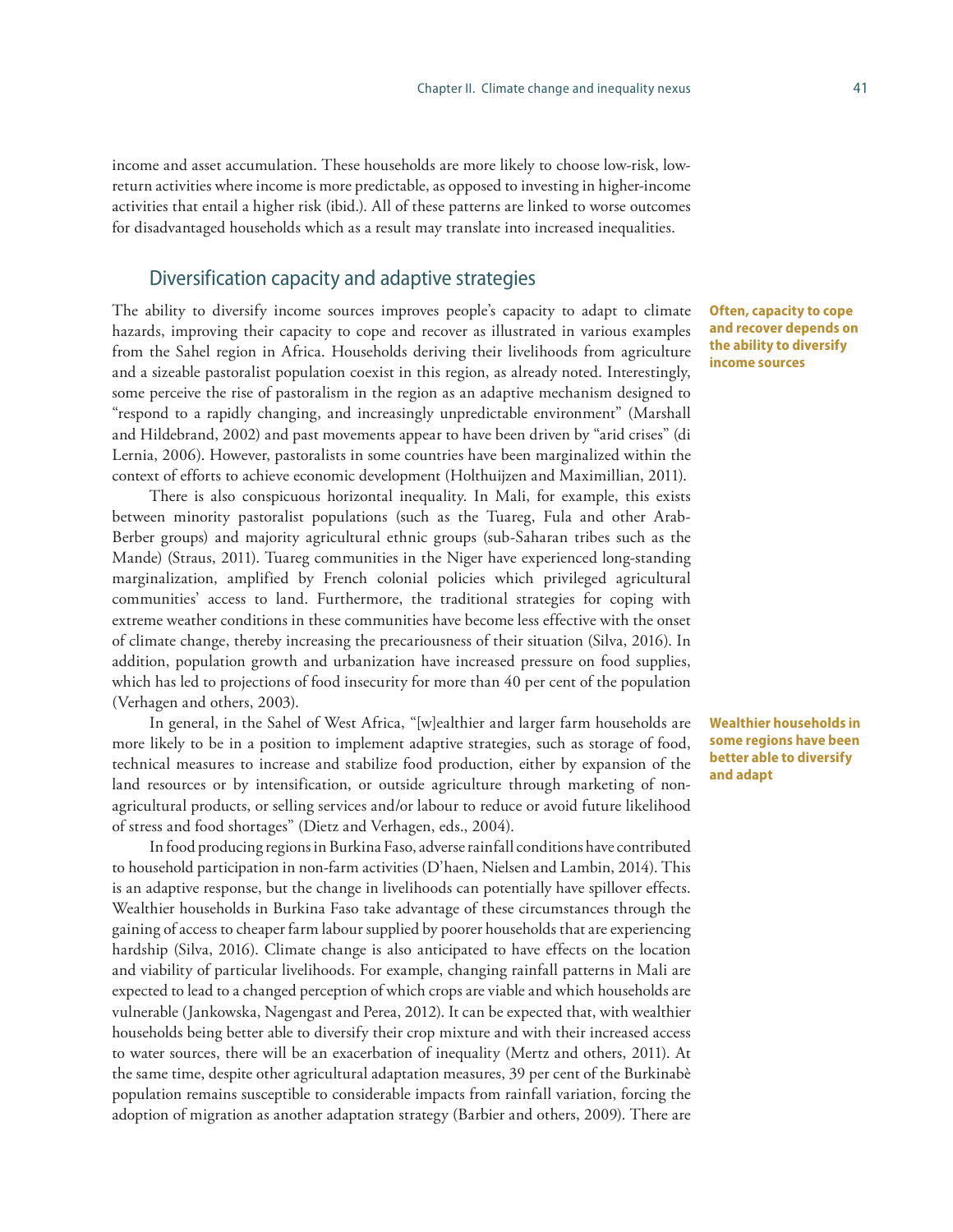also instances of conflicting interests in coping and adaptation strategies. In the Niger, for example, water resources have been prioritized for agricultural populations to the detriment of pastoralists (Snorek, Renaud and Kloos, 2014). Thus, in the Sahel region, climate change is aggravating horizontal inequalities in addition to increasing inequality in terms of income and assets.

#### Common property, ecosystems and social resources

**For many low-income people, access to common property resources is vital for coping with and recovering from climate hazards**

Access to common property resources shared by the community can play an important role in coping and recovery strategies. People living in poverty may treat access to ecosystems as a de facto asset to the extent that they may use goods derived from local ecosystems, such as crops, timber and fish, either for self-consumption or for the purpose of smoothing income shocks (Barbier, 2010). For example, coastal populations in Bangladesh with closer proximity to mangrove reserves were better able to cope in the wake of Cyclone Aila (Akter and Mallick, 2013). Women's more limited access to common property resources has been noted as a factor that aggravates the difficulty of their situation in the wake of climate hazards (Perez and others, 2015).

A survey of the literature on climate change and ecosystem services shows that resource stocks such as fish and timber that are growing continuously are less sensitive to weather fluctuations than annual crops (Howe and others, 2013). The use of these types of ecosystem resources can therefore act as coping mechanisms during periods of reduced income. Effects of climate change on these ecosystems will therefore affect the livelihood and coping capacity of the low-income people who rely on them to generate income, thus exacerbating inequality. It has been reported that households within tropical and subtropical smallholder systems derive a considerable fraction of their income from ecosystems, ranging from about 55 per cent in South Asia to 75 per cent in sub-Saharan Africa. In these communities in Latin America and South and East Asia, those in the top quintile rely on those services to a lesser degree than those in all other quintiles, meaning that the highest-income residents are least exposed to the impact of climate hazards on such ecosystems (Noack and others, 2015). At the same time, overextraction of fish and timber can lead to resource exhaustion and ecosystem damage (Hallegatte and others, 2016).

Through the availability of and access to social capital, households that have limited access to other resources can be provided with the means to cope with climate hazards. For example, Braun and Aßheuer (2011) found that social capital plays an important role with respect to the ability to cope with floods in Dhaka. There is also evidence that pre-existing power imbalances within villages may result in adaptation responses that exacerbate inequalities. In Malawi, members of households with less land often adapt to climate hazards by working for wealthier families as farm labourers, often under exploitative conditions, which thereby increases local-level inequality and reinforces subsequent susceptibility of the labouring households to the impact of erratic rainfall, droughts and flooding (Silva, 2016).

### The role of public resources

While the use of public resources can be critical for coping and recovering, its characteristics are frequently a function of the political dynamics of the society. Women farmers in many countries, for example, do not have equal access to climate adaptation funds when compared with male and larger-scale farmers (Silva, 2016).

**Public resources are critical for coping and recovery but they must be available to those who need them most**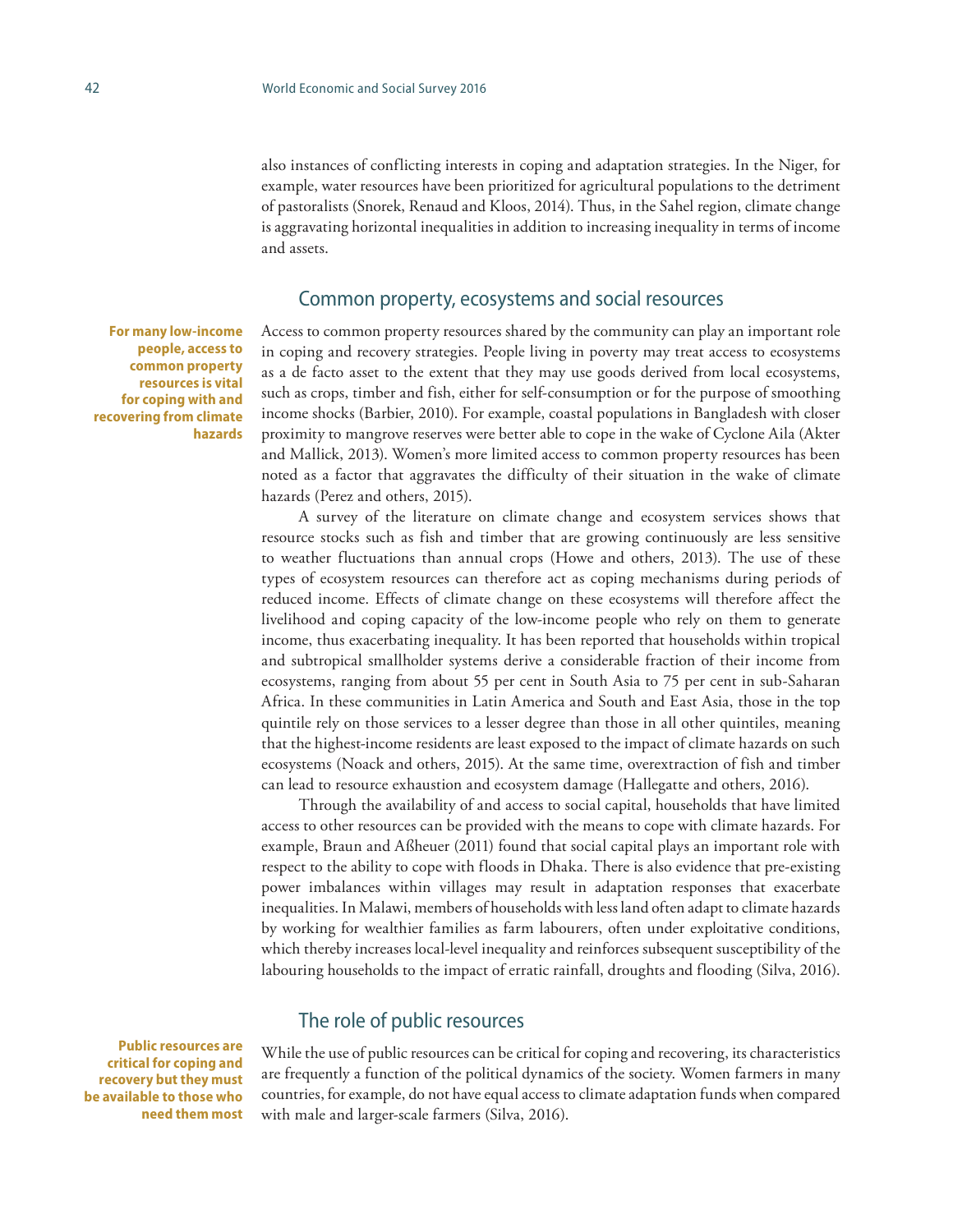Similar phenomena were observed in New Orleans in the wake of Hurricane Katrina. Lakeview is one of the neighbourhoods with the lowest elevation in Orleans Parish, and yet it was able to recover faster than other areas, partly owing to its relative wealth (Mutter, 2015). Households with low income and low credit ratings (factors that apply to a greater degree to African Americans in New Orleans) were more likely to have their application for a home loan for disaster recovery rejected (Masozera, Bailey and Kerchner, 2006). In the absence of dedicated efforts to support the reconstruction efforts of the most vulnerable in New Orleans, pre-existing inequalities were aggravated. This also resulted in considerable demographic shifts. Those able to return were better positioned in the labour market compared with non-returnees (Groen and Polivka, 2008).**<sup>9</sup>** There is evidence that income inequality in New Orleans, measured by the ratio of the income of the top 5 per cent to that of the bottom 20 per cent, increased between 2000 and 2013 (Shrinath, Mack and Plyer, 2014).**<sup>10</sup>**

The evidence shows that adaptation efforts are often driven by wealth rather than by need. Wealthier cities spend relatively more on adaptation despite the fact that poorer cities are more vulnerable. In addition, the outcomes of adaptation may reinforce existing social inequalities. For example, local chiefs in Mozambique were able to maintain disproportionate access to prime land, capital and social power in post-flood resettlement locations (Silva 2016). Furthermore, resources for adaptation, such as research on crop varieties, are often dominated by politically connected and wealthier groups. For example, the focus of research in the area of saline-tolerant rice crops in Sri Lanka has been directed towards large-scale rice growers, with less attention paid to marginalized groups such as the farmers of Hambantota (Weragoda, Ensor and Berger, 2009).

# **Policy implications**

The comprehensive empirical evidence derived from the literature reviewed above, albeit not fully complete, points to the fact that the combination of economic and political restrictions, social norms and individual characteristics put large groups of people at a disadvantage in regard to their area of residence and their livelihood, thus exposing them to mud slides, periods of abnormally hot weather, water contamination, flooding and other climate hazards (see figure II.3). Groups whose livelihoods specifically depend on climatesensitive natural resources and who do not possess the capacity to diversify into climateresilient livelihoods are exposed and vulnerable to land degradation, water scarcity and landscape damage, among other hazards. Because of a lack of capacity to cope and recover, these disadvantaged groups frequently experience loss of human lives and human capital, assets and income. In the face of deteriorating ecosystems, people who rely on them for a living are at risk of falling into poverty traps.

**Structural inequalities push people towards greater exposure and susceptibility while lowering their ability to cope with and recover from climate hazards**

Almost 100,000 African American residents had not returned to Orleans Parish (i.e., to the city of New Orleans not the New Orleans metropolitan area) by 2013, versus about 11,500 white residents. This changed the racial composition of the city. The proportion of African Americans in the city's population declined from 66.7 per cent in 2000 to 59.1 per cent in 2013 (Shrinath, Mack and Plyer, 2014).

<sup>10</sup> While some have argued that those who did not return were better off in their new locations, in terms of employment, education and health-care opportunities (Deryugina and others, 2014; Imberman, Kugler and Sacerdote, 2012), such an analysis is beyond the scope of this *Survey*.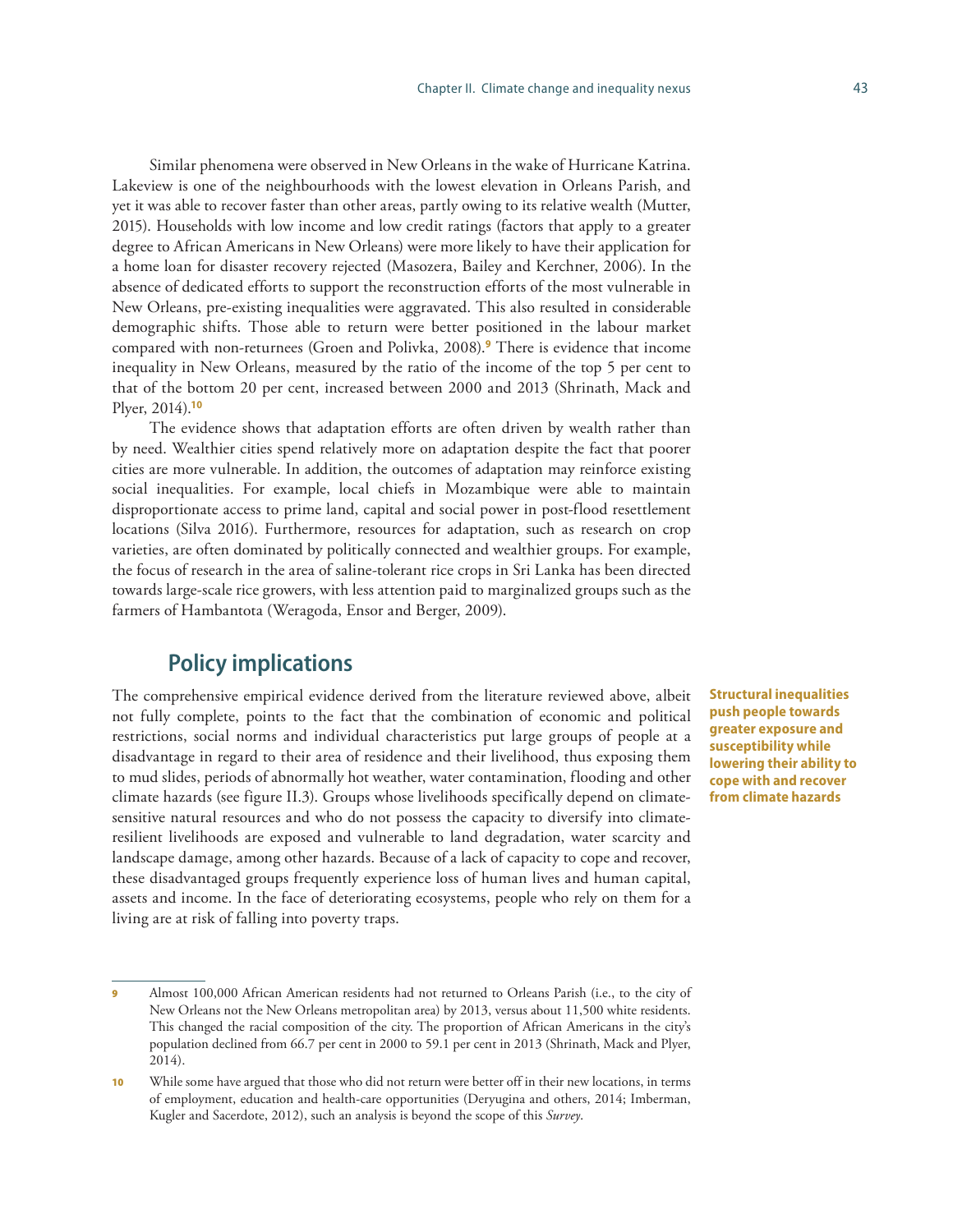Drivers of exposure and vulnerability to climate hazards through the lens of the empirical evidence **Drivers of exposure and vulnerability to climate hazards through the lens of the empirical evidence**  Figure II.3



Source: UN/DESA. **Source:** UN/DESA.

Caused by heavy rainfall. a Caused by heavy rainfall. a

Caused by heatwaves. **b** Caused by heatwaves. ء

c

d

Caused by flooding from excessive rainfall. Caused by flooding from excessive rainfall.

Caused by excessive rainfall and sea-level rise, respectively. Caused by excessive rainfall and sea-level rise, respectively.

Caused by increased salinity (in coastal areas), erosion, desertification, drought and long-term water scarcity. Caused by increased salinity (in coastal areas), erosion, desertification, drought and long-term water scarcity. e

Caused by drought. Caused by drought.f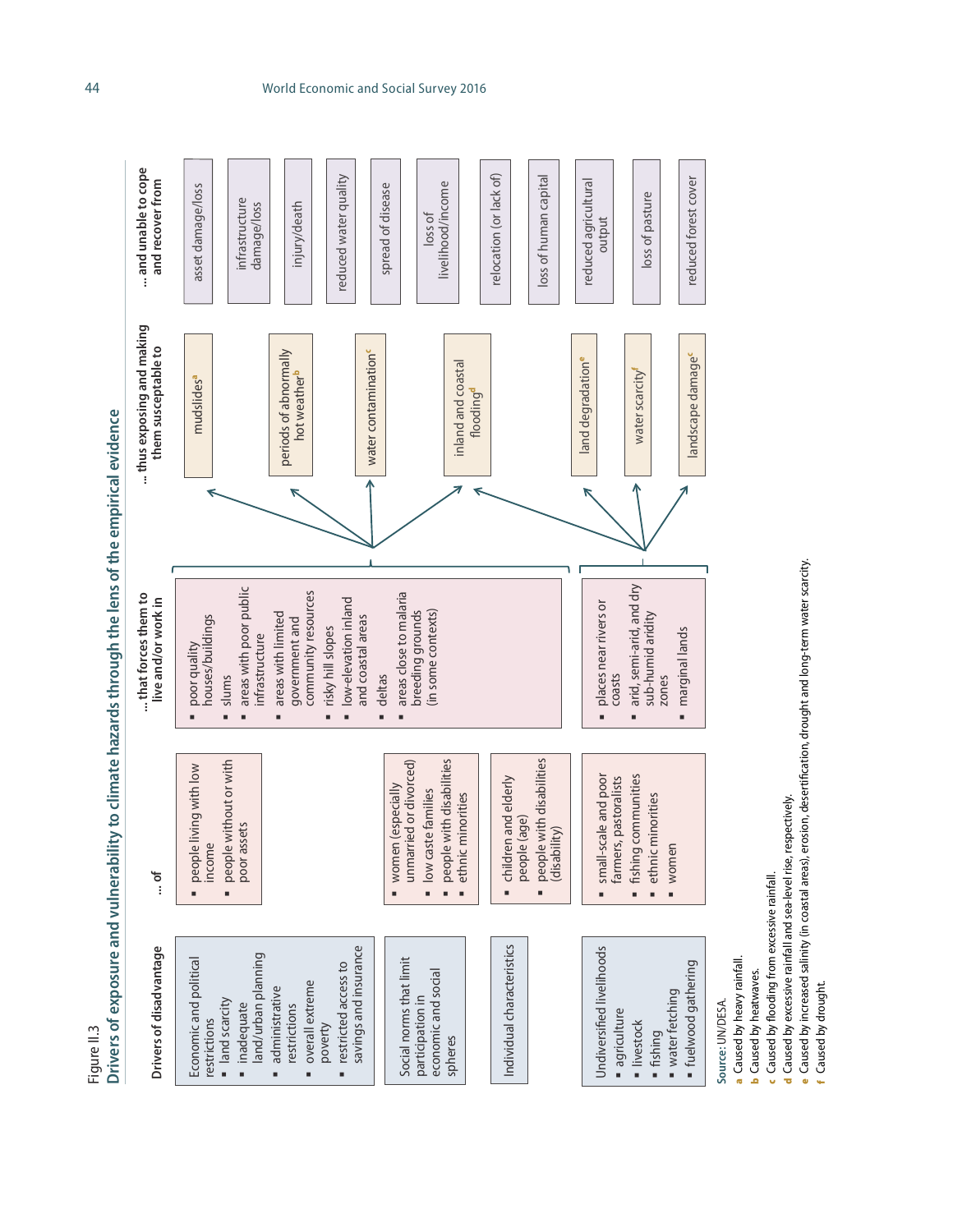The implications of the present analysis are twofold. On the one hand, structural inequalities lie at the core of an understanding of vulnerability to climate hazards. On the other hand, addressing the root causes of inequalities to enable adaptation and the building of resilience to climate hazards will require a continuum of policies, planning and practices which include immediate assistance in the wake of climate hazards, disaster risk reduction measures and policies for adaptation to a changing climate, as well as good development policies focused on reducing inequalities. These specific measures will be effective in reducing climate change vulnerability only if they are part of longer-term transformative strategies for sustainable development.

Policies designed to build climate resilience should be pursued simultaneously and aimed at reducing immediate vulnerability, at the same time that they enable incremental transformative changes for achievement of longer-term objectives. Such policies are "low regret" in nature and the underlying logic is compatible with approaches for managing the risks of climate change through adaptation, as proposed by IPCC (see appendix II.1, table A.II.1).

Policies designed to reduce immediate vulnerability include interventions for poverty alleviation and income diversification; disaster risk reduction (through, e.g., early warning systems, shelters and infrastructure improvements); and adaptation strategies (e.g., introduction of new crop varieties, water management techniques and ecosystem management).

Policies will be low-regret if, irrespective of the (uncertain) evolution of climate change, through their incremental nature they help build resilience to climate hazards and meet development objectives. In some instances, in fact, incremental policies may actually be a precondition for change. For example, a policy that targets expanded access to resilient crops in previously fertile lands that became desert can improve the livelihoods of small-scale and poor farmers. A policy expanding the access to health care and cooling technology, making them more affordable for all, can reduce the pernicious effects of heat waves, particularly on the elderly. Not only will these policies together help facilitate adaptation but they will also contribute to addressing the root causes of inequality and poverty. Improving infrastructure, health care and sanitation will not only minimize exposure and vulnerability to climate hazards, such as those presented in figure II.3, but also enable sustainable development.

A focus on building climate change resilience by decreasing the vulnerability of those who are most exposed also provides a unique opportunity to tackle institutional deficits particularly the existing governance systems and cultural conditions, that perpetuate inequalities. Transformative policies can aim for shifts in production and consumption behaviours to encourage sustainable practices. Policies can also target reforms in political, social, cultural and ecological decision-making in order to open up space for the participation of population groups usually excluded.

In facing the challenges posed by this continuum of development policies, policymakers and all stakeholders potentially affected will have to build an iterative and flexible policy decision-making process. Integrated assessments that challenge the expertise of traditional development thinking and policy will be necessary as a means of informing the process (see chap. III). At the same time, policies will have to be coherent and well integrated, with the involvement of relevant stakeholders in identifying the risks and helping to implement the solutions (see chap. IV).

**Addressing the root cause of inequalities that aggravate exposure and vulnerability will require a continuum of policies…** 

**…as part of a transformative agenda for long-term adaptation and mitigation**

**Policies should aim at strengthening institutions to ensure a greater role for disadvantaged groups**